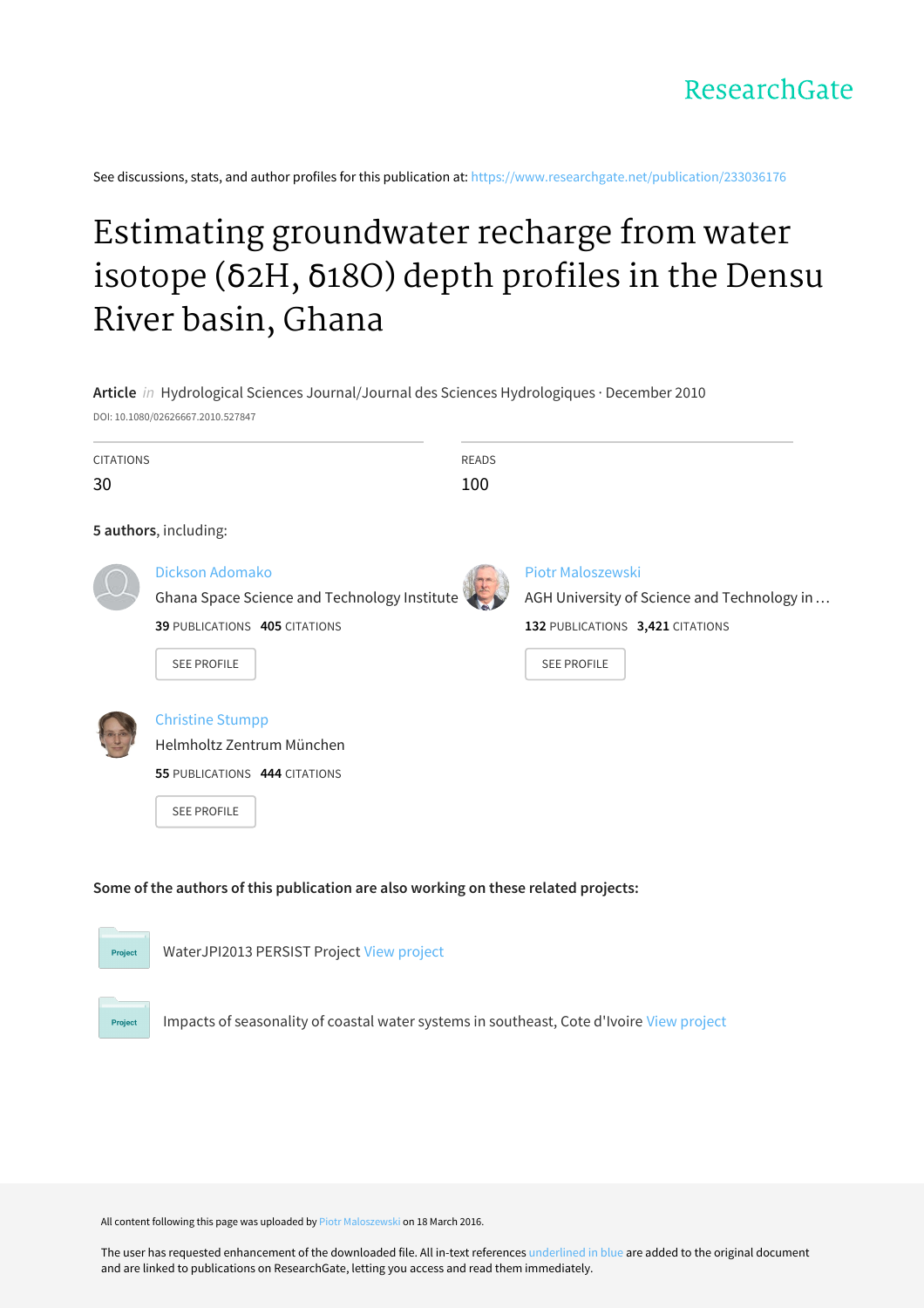



**ISSN: 0262-6667 (Print) 2150-3435 (Online) Journal homepage:<http://www.tandfonline.com/loi/thsj20>**

# **Estimating groundwater recharge from water isotope (**δ **<sup>2</sup>H,** δ **<sup>18</sup>O) depth profiles in the Densu River basin, Ghana**

**D. Adomako , P. Maloszewski , C. Stumpp , S. Osae & T. T. Akiti**

**To cite this article:** D. Adomako , P. Maloszewski , C. Stumpp , S. Osae & T. T. Akiti (2010) Estimating groundwater recharge from water isotope ( $\delta^2$ H,  $\delta^{18}$ O) depth profiles in the Densu River basin, Ghana, Hydrological Sciences Journal, 55:8, 1405-1416, DOI: [10.1080/02626667.2010.527847](http://www.tandfonline.com/action/showCitFormats?doi=10.1080/02626667.2010.527847)

**To link to this article:** <http://dx.doi.org/10.1080/02626667.2010.527847>



Published online: 29 Nov 2010.

[Submit your article to this journal](http://www.tandfonline.com/action/authorSubmission?journalCode=thsj20&page=instructions)  $\mathbb{Z}$ 





 $\overline{\mathbf{Q}}$  [View related articles](http://www.tandfonline.com/doi/mlt/10.1080/02626667.2010.527847)  $\mathbf{C}$ 

| Citing articles: 12 View citing articles $\mathbb{C}^{\bullet}$ |  |
|-----------------------------------------------------------------|--|
|                                                                 |  |

Full Terms & Conditions of access and use can be found at <http://www.tandfonline.com/action/journalInformation?journalCode=thsj20>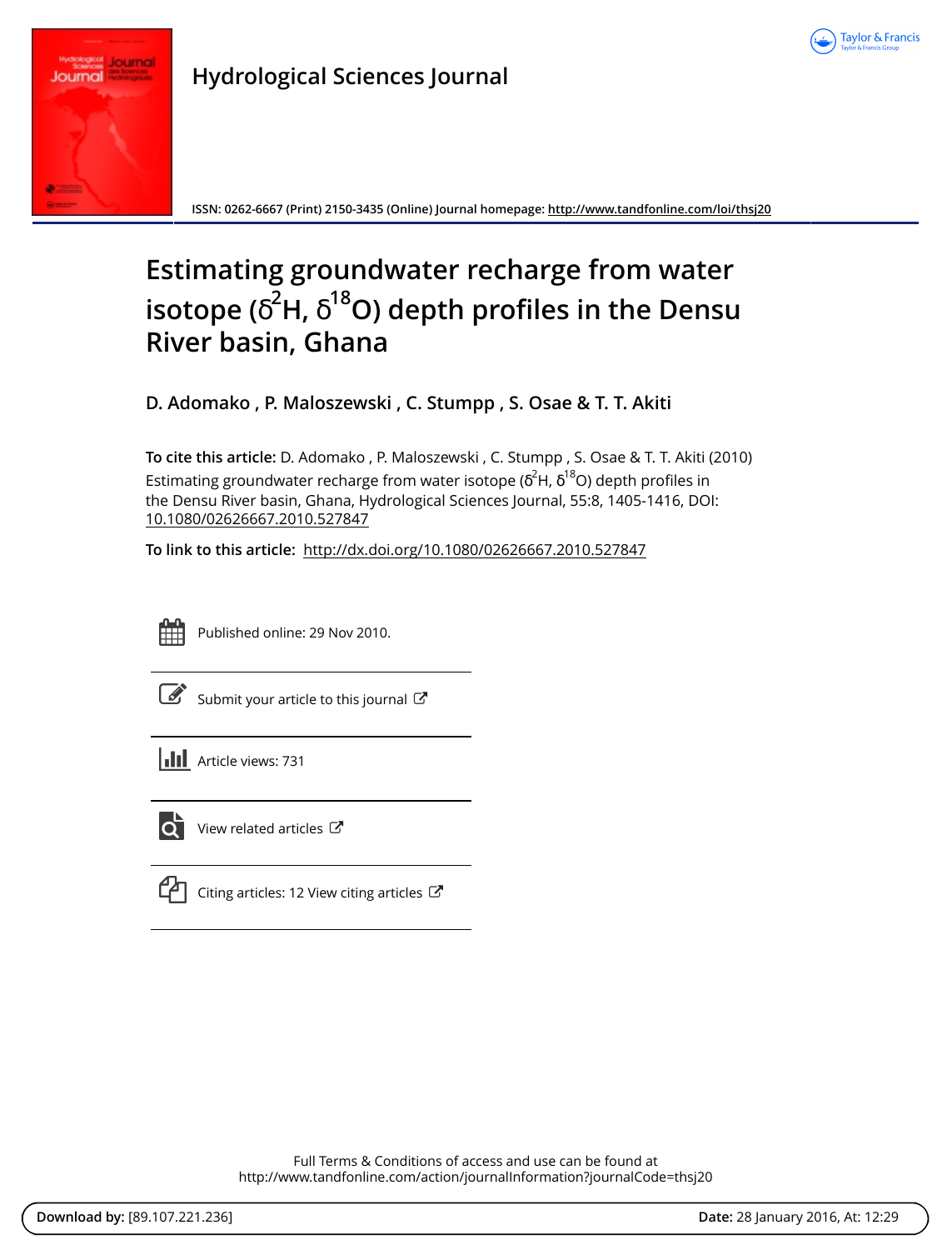# Estimating groundwater recharge from water isotope ( $\delta^2\text{H}, \, \delta^{18}\text{O}$ ) depth profiles in the Densu River basin, Ghana

D. Adomako<sup>1,2,3</sup>, P. Maloszewski<sup>3</sup>, C. Stumpp<sup>3</sup>, S. Osae<sup>1,2</sup> & T. T. Akiti<sup>1</sup>

<sup>1</sup>Graduate School of Nuclear and Allied Sciences, University of Ghana, Box AE 1, Atomic, Kwabenya-Accra, Ghana

 $^2$ Ghana Atomic Energy Commission, National Nuclear Research Institute, Box LG 80, Legon-Accra, Ghana

<sup>3</sup>Institute of Groundwater Ecology, Helmholtz Zentrum München-German Research Centre for Environmental Health, Ingolstaedter Landstrasse 1, D-85764 Neuherberg, Germany christine.stumpp@helmholtz-muenchen.de

Received 23 November 2009; accepted 16 August 2010; open for discussion until 1 June 2011

Citation Adomako, D., Maloszewski, P., Stumpp, C., Osae, S. & Akiti, T. T. (2010) Estimating groundwater recharge from water isotope  $(\delta^2 H, \delta^{18} O)$  depth profiles in the Densu River basin, Ghana. Hydrol. Sci. J. 55(8), 1405–1416.

Abstract Accurate estimation of groundwater recharge is essential for the proper management of aquifers. A study of water isotope  $(\delta^2 H, \delta^{18} O)$  depth profiles was carried out to estimate groundwater recharge in the Densu River basin in Ghana, at three chosen observation sites that differ in their altitude, geology, climate and vegetation. Water isotopes and water contents were analysed with depth to determine water flow in the unsaturated zone. The measured data showed isotope enrichment in the pore water near the soil surface due to evaporation. Seasonal variations in the isotope signal of the pore water were also observed to a depth of 2.75 m. Below that depth, the seasonal variation of the isotope signal was attenuated due to diffusion/dispersion and low water flow velocities. Groundwater recharge rates were determined by numerical modelling of the unsaturated water flow and water isotope transport. Different groundwater recharge rates were computed at the three observation sites and were found to vary between 94 and 182 mm/year ( $\pm$  max. 7%). Further, the approximate peak-shift method was applied to give information about groundwater recharge rates. Although this simple method neglects variations in flow conditions and only considers advective transport, it yielded mean groundwater recharge rates of 110–250 mm/year ( $\pm$  max. 30%), which were in the same order of magnitude as computed numerical modelling values. Integrating these site-specific groundwater recharge rates to the whole catchment indicates that more water is potentially renewed than consumed nowadays. With increases in population and irrigation, more clean water is required, and knowledge about groundwater recharge rates – essential for improving the groundwater management in the Densu River basin – can be easily obtained by measuring water isotope depth profiles and applying a simple peak-shift approach.

Key words water isotopes; unsaturated zone; groundwater recharge; Densu River basin; Ghana

#### Estimation de la recharge des eaux souterraines à partir des profils en profondeur des isotopes de l'eau ( $\delta^2{\rm H},$ δ18O) dans le bassin de la Rivière Densu, Ghana

Résumé L'estimation précise de la recharge des eaux souterraines est essentielle pour la bonne gestion des aquifères. Une étude de profils de profondeur des isotopes de l'eau  $(\delta^2H, \delta^{18}O)$  a été réalisée pour estimer la recharge des eaux souterraines dans le bassin de la rivière Densu au Ghana, pour trois sites d'observation choisis qui diffèrent par leurs altitude, géologie, climat et végétation. Les isotopes de l'eau et les teneurs en eau ont été analysés selon la profondeur pour déterminer le flux d'eau dans la zone non saturée. Les données ont montré l'enrichissement isotopique de l'eau interstitielle à proximité de la surface du sol en raison de l'évaporation. Les variations saisonnières dans le signal isotopique de l'eau interstitielle ont également été observées à une profondeur de 2.75 m. Sous de cette profondeur, la variation saisonnière du signal isotopique a été atténuée en raison de la diffusion/dispersion et des faibles vitesses d'écoulement de l'eau. Les taux de recharge des eaux souterraines ont été déterminés par modélisation numérique de l'écoulement de l'eau non saturé et du transport des isotopes de l'eau. Différents taux de recharge des eaux souterraines ont été calculés sur les trois sites d'observation et variaient entre 94 et 182 mm/an ( $\pm$  max. 7%). En outre, la méthode du décalage des pics a été appliqué pour améliorer la connaissance des taux de recharge. Bien que cette méthode simple néglige les variations des conditions d'écoulement et ne considère que le transport advectif, elle a donné des taux moyens de recharge des eaux souterraines de 110-250 mm/an ( $\pm$  max. 30%), qui sont du même ordre de grandeur que les valeurs numériques calculées par modélisation. L'intégration de ces taux stationnels de recharge des eaux souterraines à l'ensemble du bassin versant indique que l'eau est potentiellement plus renouvelée que consommés de nos jours. Avec l'augmentation de la population et de l'irrigation, l'eau de qualité est nécessaire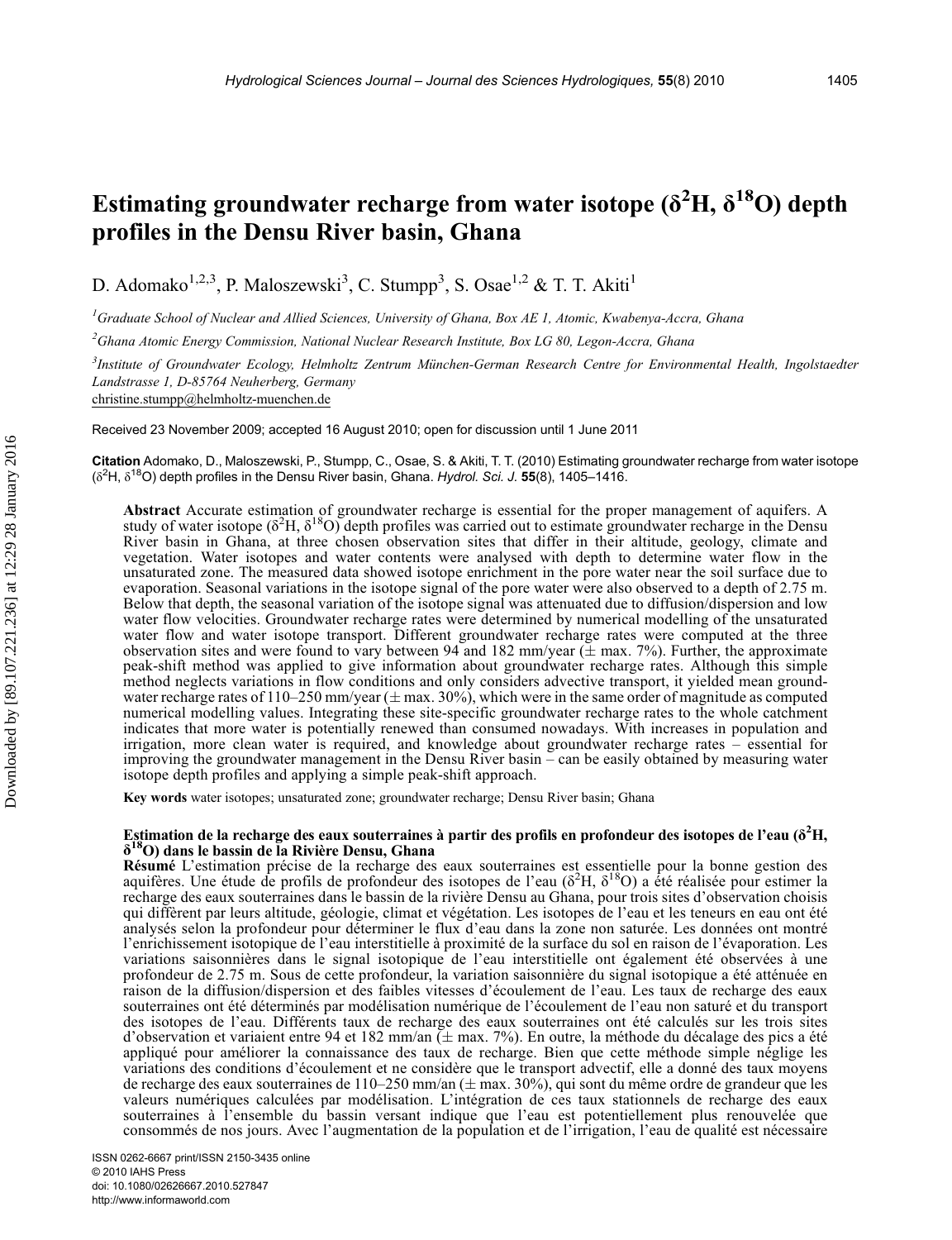#### 1406 D. Adomako et al.

en plus grande quantité, et connaissance des taux de recharge des eaux souterraines – essentielle pour améliorer la gestion des eaux souterraines dans le bassin de la Rivière Densu – peut être facilement obtenu en mesurant les profils en profondeur des isotopes de l'eau et en appliquant une méthode simple de décalage des pics.

Mots clefs isotopes de l'eau; zone non saturée; recharge des eaux souterraines; bassin de la Rivière Densu; Ghana

# INTRODUCTION

Groundwater resource development in the Densu River basin, Ghana, contributes substantially to the economic status and livelihoods of the population. About 80% of the total population in the Densu River basin depends on groundwater (WRI, 1994). However, sometimes the use of groundwater is insufficient because of poor productivity of wells, drying of wells after prolonged droughts, or due to poor water quality. Additionally, the groundwater resources are under serious threat due to increases in the population density in the basin. Mechanized agricultural practices, as well as domestic and industrial usage, require large amounts of irrigation and drinking water. Therefore, increasing attention is paid to both the quantity and mechanisms of groundwater recharge and to the transport of potential contaminants through the unsaturated zone ([McConville](https://www.researchgate.net/publication/11893414_Evaluation_of_Recharge_in_a_Small_Temperate_Catchment_Using_Natural_and_Applied_d18O_Profiles_in_the_Unsaturated_Zone?el=1_x_8&enrichId=rgreq-f515edda2a0432e5526d3229e8ae0b30-XXX&enrichSource=Y292ZXJQYWdlOzIzMzAzNjE3NjtBUzozNDA5NDU2NDA5MzU0MzBAMTQ1ODI5OTE4NDAwMg==) et al., 2001). Further, accurate estimation of groundwater recharge and an understanding of recharge mechanisms are necessary to avoid overexploitation, and to assess the risk of groundwater contamination, particularly that from diffuse use of pesticides and nitrates in agriculture ([Shukla](https://www.researchgate.net/publication/227826674_A_GIS-Based_Modeling_Approach_for_Evaluating_Groundwater_Vulnerability_to_Pesticides?el=1_x_8&enrichId=rgreq-f515edda2a0432e5526d3229e8ae0b30-XXX&enrichSource=Y292ZXJQYWdlOzIzMzAzNjE3NjtBUzozNDA5NDU2NDA5MzU0MzBAMTQ1ODI5OTE4NDAwMg==) et al[., 1998](https://www.researchgate.net/publication/227826674_A_GIS-Based_Modeling_Approach_for_Evaluating_Groundwater_Vulnerability_to_Pesticides?el=1_x_8&enrichId=rgreq-f515edda2a0432e5526d3229e8ae0b30-XXX&enrichSource=Y292ZXJQYWdlOzIzMzAzNjE3NjtBUzozNDA5NDU2NDA5MzU0MzBAMTQ1ODI5OTE4NDAwMg==)). Therefore, it is important to understand flow processes and groundwater recharge in terms of groundwater resource evaluation and the impact of contaminants from the soil system.

Water isotopes oxygen-18  $(^{18}O)$  and deuterium ( 2 H), being conservative tracers, are ideal for investigating subsurface flow processes. They reveal information about soil water fluxes (e.g. evaporation, transpiration and downward infiltration) that are difficult to determine by other techniques (see e.g. [Allison](https://www.researchgate.net/publication/232763653_Estimation_of_evaporation_from_non-vegetated_surfaces_using_natural_deuterium?el=1_x_8&enrichId=rgreq-f515edda2a0432e5526d3229e8ae0b30-XXX&enrichSource=Y292ZXJQYWdlOzIzMzAzNjE3NjtBUzozNDA5NDU2NDA5MzU0MzBAMTQ1ODI5OTE4NDAwMg==) [& Barnes, 1983](https://www.researchgate.net/publication/232763653_Estimation_of_evaporation_from_non-vegetated_surfaces_using_natural_deuterium?el=1_x_8&enrichId=rgreq-f515edda2a0432e5526d3229e8ae0b30-XXX&enrichSource=Y292ZXJQYWdlOzIzMzAzNjE3NjtBUzozNDA5NDU2NDA5MzU0MzBAMTQ1ODI5OTE4NDAwMg==)[, 1985](https://www.researchgate.net/publication/245098855_Estimation_of_evaporation_from_the_normally_dry); [Gazis & Feng, 2004;](https://www.researchgate.net/publication/223319434_A_stable_isotope_study_of_soil_water_Evidence_for_mixing_and_preferential_flow_paths?el=1_x_8&enrichId=rgreq-f515edda2a0432e5526d3229e8ae0b30-XXX&enrichSource=Y292ZXJQYWdlOzIzMzAzNjE3NjtBUzozNDA5NDU2NDA5MzU0MzBAMTQ1ODI5OTE4NDAwMg==) [Stumpp](https://www.researchgate.net/publication/233169738_Quantification_of_the_heterogeneity_of_the_unsaturated_zone_based_on_environmental_deuterium_observed_in_lysimeter_experiments?el=1_x_8&enrichId=rgreq-f515edda2a0432e5526d3229e8ae0b30-XXX&enrichSource=Y292ZXJQYWdlOzIzMzAzNjE3NjtBUzozNDA5NDU2NDA5MzU0MzBAMTQ1ODI5OTE4NDAwMg==) et al[., 2007](https://www.researchgate.net/publication/233169738_Quantification_of_the_heterogeneity_of_the_unsaturated_zone_based_on_environmental_deuterium_observed_in_lysimeter_experiments?el=1_x_8&enrichId=rgreq-f515edda2a0432e5526d3229e8ae0b30-XXX&enrichSource=Y292ZXJQYWdlOzIzMzAzNjE3NjtBUzozNDA5NDU2NDA5MzU0MzBAMTQ1ODI5OTE4NDAwMg==)). These isotopes are naturally abundant in precipitation. Due to fractionation effects, a seasonally variable distribution of water isotopes occurs in the precipitation of temperate and continental regions. This seasonal distribution is attenuated by transport processes in the subsurface and can still be reflected in shallow groundwater systems ([Clark & Fritz, 1997;](https://www.researchgate.net/publication/201996750_Environmental_Isotopes_in_Hydrology?el=1_x_8&enrichId=rgreq-f515edda2a0432e5526d3229e8ae0b30-XXX&enrichSource=Y292ZXJQYWdlOzIzMzAzNjE3NjtBUzozNDA5NDU2NDA5MzU0MzBAMTQ1ODI5OTE4NDAwMg==) [Abbot](https://www.researchgate.net/publication/223856905_d18O_dD_and_3H_measurements_constrain_groundwater_recharge_patterns_in_an_upland_fractured_bedrock_aquifer_Vermont_USA?el=1_x_8&enrichId=rgreq-f515edda2a0432e5526d3229e8ae0b30-XXX&enrichSource=Y292ZXJQYWdlOzIzMzAzNjE3NjtBUzozNDA5NDU2NDA5MzU0MzBAMTQ1ODI5OTE4NDAwMg==) et al., 2000). Therefore, knowledge of the water isotope content of precipitation, soil water and groundwater can give information about water flow, and groundwater recharge rate estimations can be inferred.

Oxygen-18 and deuterium have been used extensively in catchment studies to determine groundwater recharge, transit times and water flow paths (Abbott et al., 2000; [McGuire](https://www.researchgate.net/publication/222046469_Evaluation_of_mean_residence_time_in_subsurface_waters_using_oxygen-18_fluctuations_during_drought_conditions_in_the_mid-Appalachians?el=1_x_8&enrichId=rgreq-f515edda2a0432e5526d3229e8ae0b30-XXX&enrichSource=Y292ZXJQYWdlOzIzMzAzNjE3NjtBUzozNDA5NDU2NDA5MzU0MzBAMTQ1ODI5OTE4NDAwMg==) et al., 2002; O'[Driscoll](https://www.researchgate.net/publication/222395863_Seasonal_18O_variations_and_groundwater_recharge_for_three_landscape_types_in_central_Pennsylvania_USA?el=1_x_8&enrichId=rgreq-f515edda2a0432e5526d3229e8ae0b30-XXX&enrichSource=Y292ZXJQYWdlOzIzMzAzNjE3NjtBUzozNDA5NDU2NDA5MzU0MzBAMTQ1ODI5OTE4NDAwMg==) et al., [2005;](https://www.researchgate.net/publication/222395863_Seasonal_18O_variations_and_groundwater_recharge_for_three_landscape_types_in_central_Pennsylvania_USA?el=1_x_8&enrichId=rgreq-f515edda2a0432e5526d3229e8ae0b30-XXX&enrichSource=Y292ZXJQYWdlOzIzMzAzNjE3NjtBUzozNDA5NDU2NDA5MzU0MzBAMTQ1ODI5OTE4NDAwMg==) [Reedy](https://www.researchgate.net/publication/229960138_Characterization_of_surface_and_ground_water_d18O_seasonal_variation_and_its_use_for_estimating_groundwater_residence_times?el=1_x_8&enrichId=rgreq-f515edda2a0432e5526d3229e8ae0b30-XXX&enrichSource=Y292ZXJQYWdlOzIzMzAzNjE3NjtBUzozNDA5NDU2NDA5MzU0MzBAMTQ1ODI5OTE4NDAwMg==) et al., 2006). In arid and semi-arid regions, evaporation rates have been determined using deuterium and oxygen-18 enrichment in soil water near the subsurface (e.g. [Allison & Barnes, 1983](https://www.researchgate.net/publication/232763653_Estimation_of_evaporation_from_non-vegetated_surfaces_using_natural_deuterium?el=1_x_8&enrichId=rgreq-f515edda2a0432e5526d3229e8ae0b30-XXX&enrichSource=Y292ZXJQYWdlOzIzMzAzNjE3NjtBUzozNDA5NDU2NDA5MzU0MzBAMTQ1ODI5OTE4NDAwMg==)[, 1985](https://www.researchgate.net/publication/245098855_Estimation_of_evaporation_from_the_normally_dry); [Fontes](https://www.researchgate.net/publication/222747978_Estimation_of_long-term_diffuse_groundwater_discharge_in_the_northern_Sahara_using_stable_isotope_profiles_in_soil_water?el=1_x_8&enrichId=rgreq-f515edda2a0432e5526d3229e8ae0b30-XXX&enrichSource=Y292ZXJQYWdlOzIzMzAzNjE3NjtBUzozNDA5NDU2NDA5MzU0MzBAMTQ1ODI5OTE4NDAwMg==) et al[., 1986;](https://www.researchgate.net/publication/222747978_Estimation_of_long-term_diffuse_groundwater_discharge_in_the_northern_Sahara_using_stable_isotope_profiles_in_soil_water?el=1_x_8&enrichId=rgreq-f515edda2a0432e5526d3229e8ae0b30-XXX&enrichSource=Y292ZXJQYWdlOzIzMzAzNjE3NjtBUzozNDA5NDU2NDA5MzU0MzBAMTQ1ODI5OTE4NDAwMg==) [Barnes & Allison, 1988;](https://www.researchgate.net/publication/222375122_Tracing_of_water_movement_in_the_unsaturated_zone_using_stable_isotopes_of_hydrogen_and_oxygen?el=1_x_8&enrichId=rgreq-f515edda2a0432e5526d3229e8ae0b30-XXX&enrichSource=Y292ZXJQYWdlOzIzMzAzNjE3NjtBUzozNDA5NDU2NDA5MzU0MzBAMTQ1ODI5OTE4NDAwMg==) [Darling & Bath,](https://www.researchgate.net/publication/238168154_A_stable_isotope_study_of_recharge_processes_in_the_English_Chalk?el=1_x_8&enrichId=rgreq-f515edda2a0432e5526d3229e8ae0b30-XXX&enrichSource=Y292ZXJQYWdlOzIzMzAzNjE3NjtBUzozNDA5NDU2NDA5MzU0MzBAMTQ1ODI5OTE4NDAwMg==) [1988;](https://www.researchgate.net/publication/238168154_A_stable_isotope_study_of_recharge_processes_in_the_English_Chalk?el=1_x_8&enrichId=rgreq-f515edda2a0432e5526d3229e8ae0b30-XXX&enrichSource=Y292ZXJQYWdlOzIzMzAzNjE3NjtBUzozNDA5NDU2NDA5MzU0MzBAMTQ1ODI5OTE4NDAwMg==) [Barnes & Walker, 1989;](https://www.researchgate.net/publication/239351472_The_distribution_of_deuterium_and_oxygen-18_during_unsteady_evaporation_from_a_dry_soil?el=1_x_8&enrichId=rgreq-f515edda2a0432e5526d3229e8ae0b30-XXX&enrichSource=Y292ZXJQYWdlOzIzMzAzNjE3NjtBUzozNDA5NDU2NDA5MzU0MzBAMTQ1ODI5OTE4NDAwMg==) Hsieh et al[., 1998](https://www.researchgate.net/publication/229406618_Oxygen_isotopic_composition_of_soil_water_Quantifying_evaporation_and_transpiration?el=1_x_8&enrichId=rgreq-f515edda2a0432e5526d3229e8ae0b30-XXX&enrichSource=Y292ZXJQYWdlOzIzMzAzNjE3NjtBUzozNDA5NDU2NDA5MzU0MzBAMTQ1ODI5OTE4NDAwMg==)). In such regions, isotope enrichment due to evaporation through the soil surface is more prominent.

Several others studies of  $18$ O or  $2$ H in soil water estimated flow processes and groundwater recharge rates in the unsaturated zone of temperate climates ([Geake &](https://www.researchgate.net/publication/240616094_Sequential_isotope_and_solute_profiling_in_the_unsaturated_zone_of_British_Chalk?el=1_x_8&enrichId=rgreq-f515edda2a0432e5526d3229e8ae0b30-XXX&enrichSource=Y292ZXJQYWdlOzIzMzAzNjE3NjtBUzozNDA5NDU2NDA5MzU0MzBAMTQ1ODI5OTE4NDAwMg==) [Foster, 1989;](https://www.researchgate.net/publication/240616094_Sequential_isotope_and_solute_profiling_in_the_unsaturated_zone_of_British_Chalk?el=1_x_8&enrichId=rgreq-f515edda2a0432e5526d3229e8ae0b30-XXX&enrichSource=Y292ZXJQYWdlOzIzMzAzNjE3NjtBUzozNDA5NDU2NDA5MzU0MzBAMTQ1ODI5OTE4NDAwMg==) [McConville](https://www.researchgate.net/publication/11893414_Evaluation_of_Recharge_in_a_Small_Temperate_Catchment_Using_Natural_and_Applied_d18O_Profiles_in_the_Unsaturated_Zone?el=1_x_8&enrichId=rgreq-f515edda2a0432e5526d3229e8ae0b30-XXX&enrichSource=Y292ZXJQYWdlOzIzMzAzNjE3NjtBUzozNDA5NDU2NDA5MzU0MzBAMTQ1ODI5OTE4NDAwMg==) et al., 2001; Maloszewski et al., 2006; Stumpp et al., 2009a,b), where the effect of evaporation is mostly small or even negligible. In humid regions, water flow velocities and dispersion dominate the change in water isotope contents on their way through the subsurface ([Barnes & Turner, 1998](https://www.researchgate.net/publication/259577162_Isotopic_exchange_effects_in_soil_water?el=1_x_8&enrichId=rgreq-f515edda2a0432e5526d3229e8ae0b30-XXX&enrichSource=Y292ZXJQYWdlOzIzMzAzNjE3NjtBUzozNDA5NDU2NDA5MzU0MzBAMTQ1ODI5OTE4NDAwMg==)).

The objective of this study was to estimate groundwater recharge rates using hydro-meteorological data and vertical depth profiles of water isotopes in the unsaturated zone in the Densu River basin. It was tested whether groundwater recharge rates can be calculated from a limited amount of data using a simple piston flow model approach. Three sites were chosen that are representative of the basin in terms of geology, altitude and vegetation. Groundwater recharge rates were determined at these sites and compared to computed values from transient variable flow and transport modelling and water balance approaches.

#### STUDY AREA

#### Location

The Densu River basin  $(5^{\circ}30' - 6^{\circ}20'N; 0^{\circ}10' - 0^{\circ}35'W)$ is located in the southeastern part of Ghana (Fig. 1). The catchment has an area of  $2564 \text{ km}^2$ , spans 10 district assemblies, and lies within three regions of Ghana: the Eastern, Greater-Accra and Central regions. There are about 200 settlements in the basin with a population density ranging from 150 to 200 per square kilometre, which is above the national average of 77 persons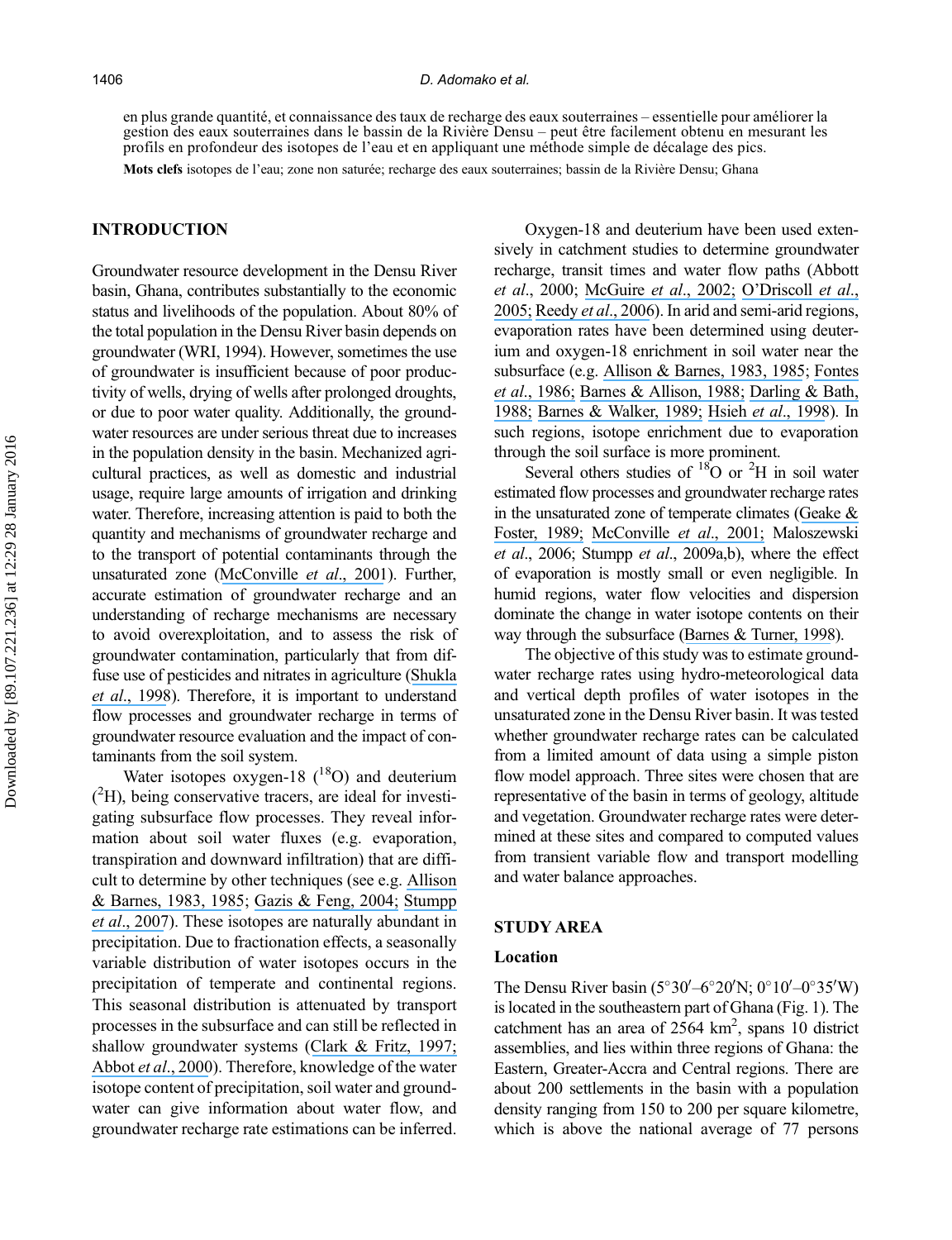

Fig. 1 Map of the study area showing the geology and the location of the three investigated sites and the two meteorological stations.

per km2 (Ghana Statistical Service, 2000). The main occupation is agriculture, which engages about 39% of the economically active population (Nii Consult, 2001). The basin is characterized by undulating topography with hills of craggy summits, giving a striking appearance to the landscape. The Densu River takes its source from the Atewa Range near Kibi in the East Akim Metropolitan Assembly, in the Eastern Region of Ghana. It flows for 116 km from its source (760 m a.s. l.) to the Gulf of Guinea through the tidal lagoon at Botianor, west of Accra. The main tributaries include the rivers Mame, Kuia, Adeiso, Dobro and Nsaki. The Densu River basin borders on the Odaw basin in the east, the Volta basin in the north, the Birim basin in the northwest, and the Ayensu and Okrudu basins in the west.

# Climate

The study area lies between two distinct climatic zones: the dry equatorial climate of the southeastern coastal plains and the wet semi-equatorial climate further north from the coast. Both climatic zones are characterized by two rainfall seasons with different intensities ([Dickson & Benneh, 1998](https://www.researchgate.net/publication/275882880_Geography_of_Ghana?el=1_x_8&enrichId=rgreq-f515edda2a0432e5526d3229e8ae0b30-XXX&enrichSource=Y292ZXJQYWdlOzIzMzAzNjE3NjtBUzozNDA5NDU2NDA5MzU0MzBAMTQ1ODI5OTE4NDAwMg==)). The major rainy season extends from April/May to July, and attains a peak in June when the maritime instability causes a surge of the moist southwesterly air stream resulting in the intensification of the monsoon rain. The minor season occurs between September and November when several disturbance lines give rise to local thunderstorm activity, especially in the upper and middle belts which are covered with moist semideciduous forest. The total annual rainfall ranges from 1700 mm in the wet interior to 800 mm in the dry equatorial zone near the coast.

The climate of the study area is characterized by prevailing high temperatures throughout the year. The mean annual temperature is  $27^{\circ}$ C, with March/April being the hottest month  $(32^{\circ}C)$ , and August the coldest  $(23^{\circ}C)$ . The maximum and minimum relative humidity values vary from  $89$  to  $93\%$  and  $41$  to  $72\%$ , respectively.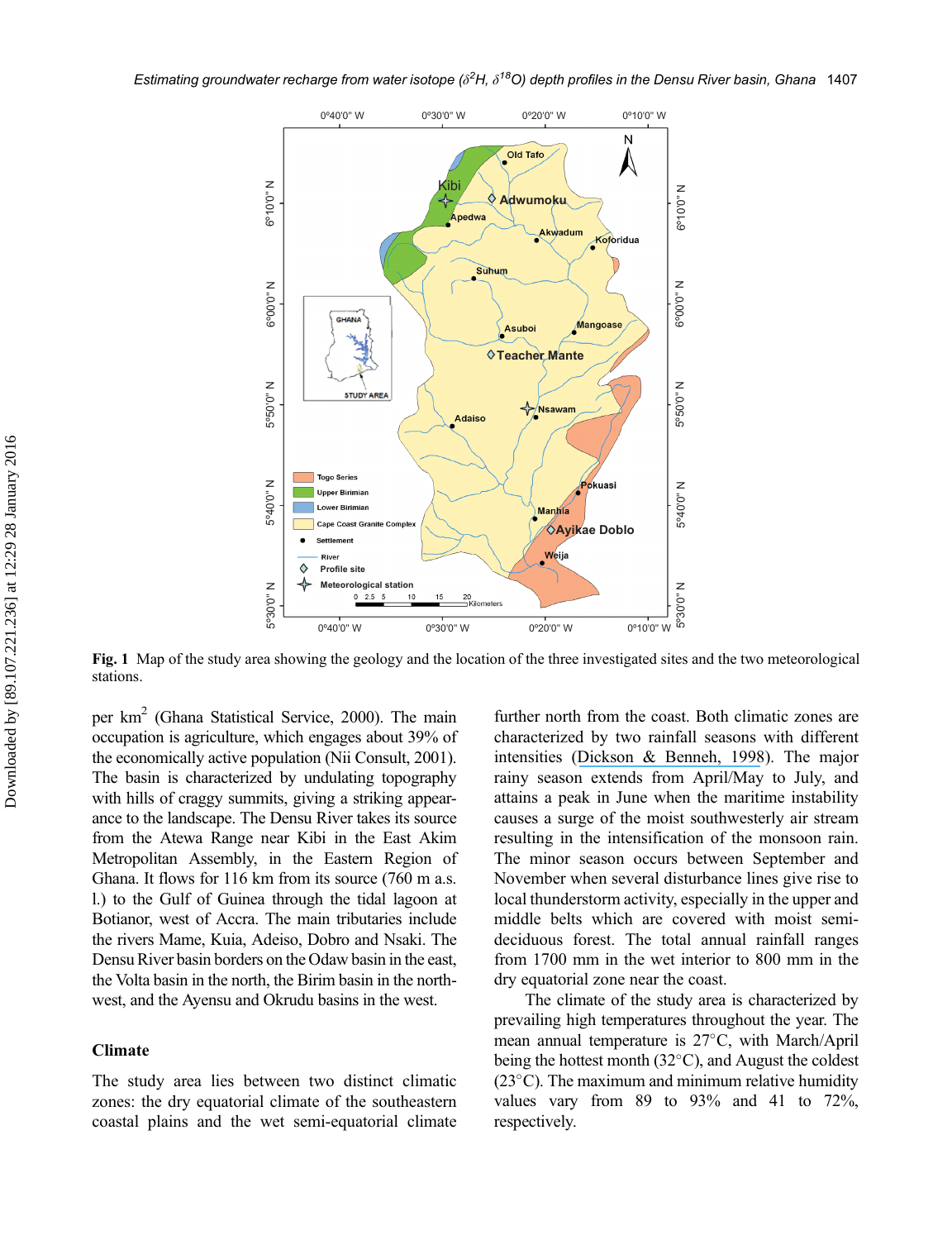## General geology

The Densu River basin is mainly underlain by the Proterozoic basin-type granitoid batholiths associated with gneiss: the so-called Cape Coast Granite Complex. This geological formation covers a large part of the basin (90%), as shown in Fig. 1. It comprises heterogeneous groups of rocks occupying most of the north-western corner. The bulk of the Cape Coast Granite is composed of quartz, muscovite, orthoclase and albite. The granite changes from fine to medium grained; foliated biotite quartz diorite gneiss to hornblende–quartz diorite gneiss. These gneissic rocks are intruded by both acidic and basic igneous rocks, which include white and pink pegmatite, aplite, granodiorite and peridotite.

The Birimian formation, which occurs at the watershed of the river in the north-west, covers approximately 4% of the basin. Traditionally, [Junner](https://www.researchgate.net/publication/286016729_Gold_in_the_Gold_Coast?el=1_x_8&enrichId=rgreq-f515edda2a0432e5526d3229e8ae0b30-XXX&enrichSource=Y292ZXJQYWdlOzIzMzAzNjE3NjtBUzozNDA5NDU2NDA5MzU0MzBAMTQ1ODI5OTE4NDAwMg==) [\(1935](https://www.researchgate.net/publication/286016729_Gold_in_the_Gold_Coast?el=1_x_8&enrichId=rgreq-f515edda2a0432e5526d3229e8ae0b30-XXX&enrichSource=Y292ZXJQYWdlOzIzMzAzNjE3NjtBUzozNDA5NDU2NDA5MzU0MzBAMTQ1ODI5OTE4NDAwMg==), [1940](https://www.researchgate.net/publication/283688539_Geology_of_the_Gold_Coast_and_Western_Togoland_with_revised_geological_map?el=1_x_8&enrichId=rgreq-f515edda2a0432e5526d3229e8ae0b30-XXX&enrichSource=Y292ZXJQYWdlOzIzMzAzNjE3NjtBUzozNDA5NDU2NDA5MzU0MzBAMTQ1ODI5OTE4NDAwMg==)) subdivided the Birimian Supergroup into two parts: the Lower and Upper Birimian. The Lower Birimian consists of dacitic/rhyodacitic volcaniclastics, greywackes, phyllites, argillites and chemical sediments (Leube & Hirdes, 1986). The Upper Birimian, is mainly made up of tholeiitic basalts with intercalated volcaniclastics, pyroclastic lava and hypabyssal basic intrusions. Most of the rocks have metamorphosed into calcareous chlorite schists and amphibolites (greenstones). Rocks belonging to the Birimian formation are sandstones, tuffs, grit, quartzites and some breccia.

The Togo Series, which covers 6% of the catchment, occur in the southeastern part of the area and forms the estuary of the Densu River. The rocks of the Togo Series are highly folded and jointed, and form the chain of hills known as the Akwapim-Togo Ranges, which extend from the coast near Accra to the Togo border. The Togo Series consists of sandstone, quartzite and quartz schist, shale, phyllite and some talc mica schist.

# MATERIAL AND METHODS

### Sampling

Three sampling sites were selected that are representative for the basin (Adwumoku, Teacher Mante and Ayikae Doblo; Fig. 1). These sites differ in altitude, geology and vegetation. In June/July 2008, a mechanical auger from the Ghana Geological Survey (GGS) was used for drilling soil profiles. The depths of the profiles at the sites Adwumoku, Teacher Mante and Ayikae Doblo were 5.0, 5.5 and 6.0 m, respectively. Bulk samples were taken at a regular interval of 25 cm.

About 500–1000 g of the bulk soil were collected in polyethylene bags, tightly sealed and later packed in an ice chest to prevent moisture loss due to evaporation. The texture was analysed with a resolution of one metre in all soil profiles using the hydrometer method according to the US Department of Agriculture soil classification. Gravimetric water content and bulk density were determined ([Blake & Hartge, 1986](https://www.researchgate.net/publication/290796980_Particle_density_in_methods_of_soil_analysis?el=1_x_8&enrichId=rgreq-f515edda2a0432e5526d3229e8ae0b30-XXX&enrichSource=Y292ZXJQYWdlOzIzMzAzNjE3NjtBUzozNDA5NDU2NDA5MzU0MzBAMTQ1ODI5OTE4NDAwMg==)) by drying 150 g of each soil sample in an oven at a temperature of  $105^{\circ}$ C for 24 h. From these data, volumetric water contents and the total porosity were calculated.

Rainwater samples were collected from the study area on an event basis (2006–2008) at the two meteorological stations Nsawam and Kibi (Fig. 1). From March 2007 to September 2008, the precipitation at the Kibi station (320 m a.s.l.) was collected and used for isotope analysis. The meteorological data were taken to calculate the grass reference evapotranspiration using the Penman-Monteith method according to the FAO-56 guideline (Allen et al[., 1998](https://www.researchgate.net/publication/200041957_Crop_Evapotranspiration_Guidelines_for_Computing_Crop_Water_Requirements?el=1_x_8&enrichId=rgreq-f515edda2a0432e5526d3229e8ae0b30-XXX&enrichSource=Y292ZXJQYWdlOzIzMzAzNjE3NjtBUzozNDA5NDU2NDA5MzU0MzBAMTQ1ODI5OTE4NDAwMg==)). These values were adjusted for the actual vegetation using crop coefficients from the guidelines (Allen *et al.*, 1998).

#### Method of extraction and isotope analysis

The soil water was extracted from the bulk soil samples for analysis of water isotopes. As described by Araguás-Araguás et al. (1995), a vacuum extraction line consisting of three parallel units with cryogenic collection of the extracted soil water was used. At the beginning of each extraction run the system was degassed, and a static vacuum was applied. Each soil sample (approx. 250 g) was placed in a 1000-mL Pyrex round-bottomed flask and connected to a vacuum line. The samples were heated in a  $70^{\circ}$ C bath for 6 h. The temperature was maintained below  $100^{\circ}$ C to reduce the risk of removing any loosely bound water (i.e. immobile water) in the clay lattice, which otherwise will introduce errors in the isotope composition of the extracted water (Araguás-Araguás et al., 1995). The water vapour was collected by a connected glass tube using liquid nitrogen traps. Subsequently, the nitrogen traps were taken off and the frozen water in the glass tubes turned into water. The extracted water was then poured into 30-mL glass bottles and tightly sealed to prevent evaporation. Comparing the weight of the obtained water to the loss of weight of the soil samples confirmed the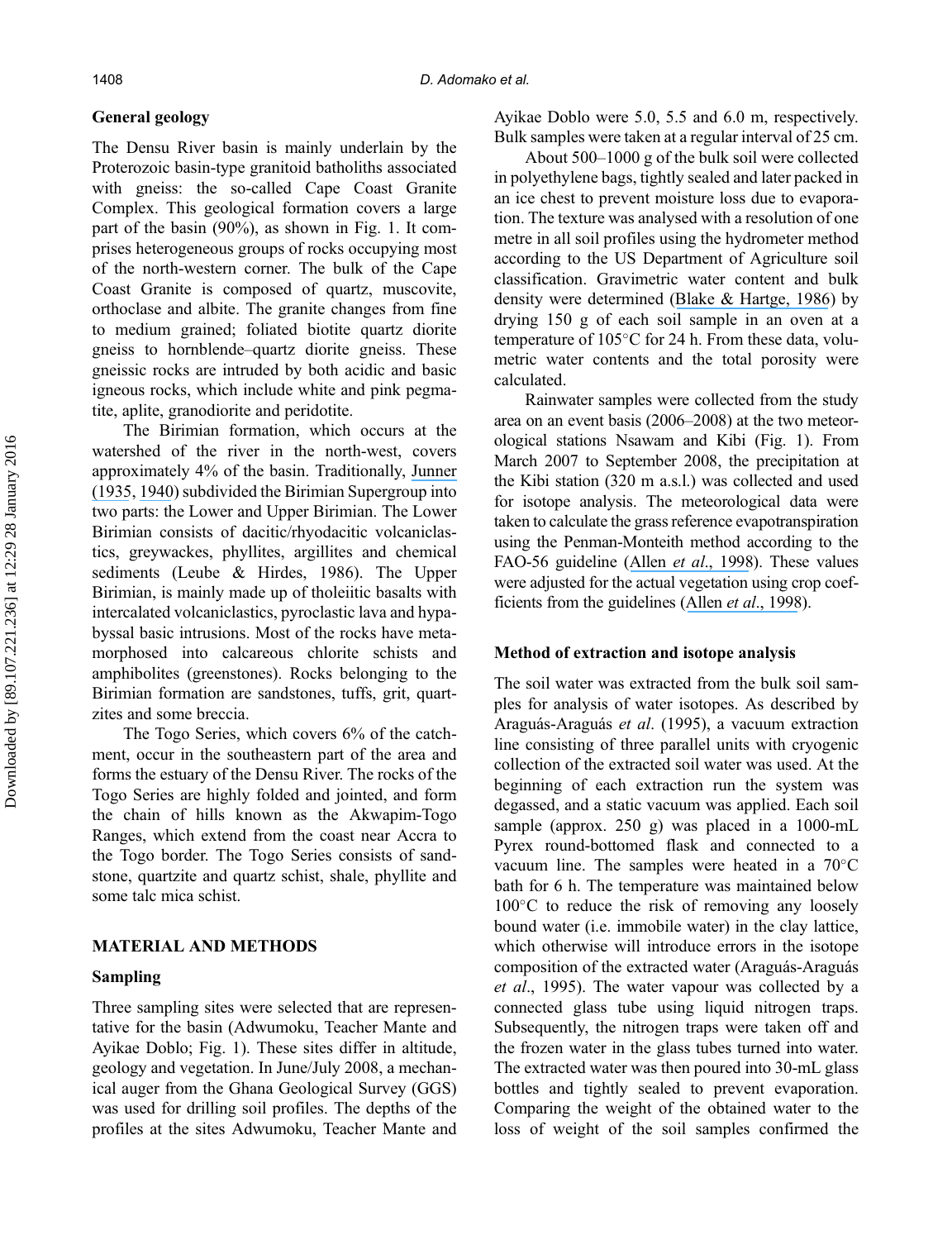completion of the extraction and was taken as a reference to exclude evaporation loss during the procedure.

Water isotopes  $18$ O and  $2$ H of the extracted soil water were determined using Thermo Finnegan Delta isotope mass spectrometry. The water samples for oxygen isotope analysis were prepared by conventional H2O–CO2 equilibration ([Epstein & Mayeda, 1953\)](https://www.researchgate.net/publication/223638679_Variation_of_O18_Content_of_Waters_From_Natural_Sources?el=1_x_8&enrichId=rgreq-f515edda2a0432e5526d3229e8ae0b30-XXX&enrichSource=Y292ZXJQYWdlOzIzMzAzNjE3NjtBUzozNDA5NDU2NDA5MzU0MzBAMTQ1ODI5OTE4NDAwMg==) where 5 mL of each sample was equilibrated with  $CO<sub>2</sub>$ gas at  $25 \pm 0.1^{\circ}\text{C}$  for 24 h. The CO<sub>2</sub> gas was then extracted and cryogenically purified in a vacuum line. For deuterium analysis, Cr at  $850^{\circ}$ C was used to produce hydrogen gas ([Coleman](https://www.researchgate.net/publication/231174645_Reduction_of_water_with_zinc_for_hydrogen_isotope_analysis?el=1_x_8&enrichId=rgreq-f515edda2a0432e5526d3229e8ae0b30-XXX&enrichSource=Y292ZXJQYWdlOzIzMzAzNjE3NjtBUzozNDA5NDU2NDA5MzU0MzBAMTQ1ODI5OTE4NDAwMg==) *et al.*, 1982). Both  $^{18}O$  and <sup>2</sup>H contents were determined relative to internal standards that were calibrated using Vienna-Standard Mean Ocean Water (V-SMOW). The data were normalized and reported in the delta notation ([Coplen, 1988](https://www.researchgate.net/publication/250749594_Normalization_of_Oxygen_and_Hydrogen_Isotope_Data?el=1_x_8&enrichId=rgreq-f515edda2a0432e5526d3229e8ae0b30-XXX&enrichSource=Y292ZXJQYWdlOzIzMzAzNjE3NjtBUzozNDA5NDU2NDA5MzU0MzBAMTQ1ODI5OTE4NDAwMg==)):

$$
\delta[\%e] = \left(\frac{R_{\rm S}}{R_{\rm V-SMOW}} - 1\right) \times 1000\tag{1}
$$

where  $R_s$  represents either the <sup>18</sup>O/<sup>16</sup>O or the <sup>2</sup>H/<sup>1</sup>H ratio of the sample, and  $R_{V-SMOW}$  is the <sup>18</sup>O/<sup>16</sup>O or the  ${}^{2}$ H/<sup>1</sup>H ratio of the V-SMOW. The analytical reproducibility is  $\pm 0.1\%$  and  $\pm 1.0\%$  for  $\delta^{18}O$  and  $\delta^{2}H$ .

#### Groundwater recharge estimation

Two different approaches were applied to determine the groundwater recharge rates based on the measured water isotope profiles. In one approach, exact transient flow and transport modelling was used to calculate groundwater recharge rate on a monthly basis with the HYDRUS 1D ([Simunek](https://www.researchgate.net/publication/271515313_The_HYDRUS-1D_Software_Package_for_Simulating_the_One-Dimensional_Movement_of_Water_Heat_and_Multiple_Solutes_in_Variably-Saturated_Media?el=1_x_8&enrichId=rgreq-f515edda2a0432e5526d3229e8ae0b30-XXX&enrichSource=Y292ZXJQYWdlOzIzMzAzNjE3NjtBUzozNDA5NDU2NDA5MzU0MzBAMTQ1ODI5OTE4NDAwMg==) et al., 2005). Knowing the boundary conditions, this mathematical approach requires information about soil hydraulic properties, such as water retention characteristics, saturated hydraulic conductivity  $(K_s)$  and dispersivity  $(\alpha_L)$ , to calculate the groundwater recharge based on water isotopes. In the other approach, a simple approximate peak-shift method was applied (Leibungut et al., 2009). This method assumes that dispersion is negligibly small and only advective flow – described by the piston-flow model – is the predominant transport process. Seasonal variations in the water isotopes in precipitation can then be used to determine mean transit times and, thus, groundwater recharge from the shift in isotopic peak.

#### Transient flow and transport modelling

The movement of soil moisture in the uniform variablysaturated porous homogeneous zone of (single-) porosity media is generally described by the Richards equation ([Richards, 1931](https://www.researchgate.net/publication/248828358_Capillary_conduction_through_porous_mediums?el=1_x_8&enrichId=rgreq-f515edda2a0432e5526d3229e8ae0b30-XXX&enrichSource=Y292ZXJQYWdlOzIzMzAzNjE3NjtBUzozNDA5NDU2NDA5MzU0MzBAMTQ1ODI5OTE4NDAwMg==)):

$$
\frac{\partial \theta}{\partial t} = -\frac{\partial q}{\partial z} = \frac{\partial}{\partial z} \left[ K(h) \frac{\partial h}{\partial z} - K(h) \right] - S \qquad (2)
$$

where  $z$  [L] is the vertical coordinate (positive upwards), q [L T<sup>-1</sup>] is the water flux, t [T] is the time, S [T<sup>-1</sup>] is the sink/source term accounting for root water uptake (transpiration),  $K(h)$  [L T<sup>-1</sup>] is the unsaturated hydraulic conductivity function,  $h$  [L] is the soil water potential expressed by pressure head, and  $\theta$  [L<sup>3</sup> L<sup>-3</sup>] is the volumetric water content. Solving the Richards equation requires the knowledge of two soil hydraulic functions describing the soil water retention characteristic  $\theta(h)$  and the hydraulic conductivity  $K(h)$  of the porous material. These soil hydraulic functions are dependent on the pore size distribution, soil texture and structure ([Hillel &](https://www.researchgate.net/publication/249344078_Measurement_of_unsaturated_conductivity_and_diffusivity_by_infiltration_through_an_impeding_layer?el=1_x_8&enrichId=rgreq-f515edda2a0432e5526d3229e8ae0b30-XXX&enrichSource=Y292ZXJQYWdlOzIzMzAzNjE3NjtBUzozNDA5NDU2NDA5MzU0MzBAMTQ1ODI5OTE4NDAwMg==) [Gardner, 1970;](https://www.researchgate.net/publication/249344078_Measurement_of_unsaturated_conductivity_and_diffusivity_by_infiltration_through_an_impeding_layer?el=1_x_8&enrichId=rgreq-f515edda2a0432e5526d3229e8ae0b30-XXX&enrichSource=Y292ZXJQYWdlOzIzMzAzNjE3NjtBUzozNDA5NDU2NDA5MzU0MzBAMTQ1ODI5OTE4NDAwMg==) Hopmans et al., 2002). Here, the van Genuchten-Mualem model was applied to calculate the flow processes (van Genuchten, 1980).

Assuming that all water is mobile (a single porous medium), solute transport can be described by the convection–dispersion equation for a dissolved and ideal tracer as:

$$
\frac{\partial(\theta C)}{\partial t} = \frac{\partial}{\partial z} \left( \theta D \frac{\partial C}{\partial z} \right) - \frac{\partial (qC)}{\partial z} \tag{3}
$$

where  $C$  [M  $L^{-1}$ ] is the tracer concentration, and  $D [L^2 T^{-1}]$  is the dispersion coefficient.

#### Approximate peak-shift method

The approximate peak-shift method takes advantage of the seasonal variation of the water isotopes in precipitation that can still be imprinted in soil profiles with depth. Depending on the flow velocity and dispersion, this seasonal signal is transported through the soil and attenuated with depth. If dispersion is very small and in the range of molecular diffusion, advective transport (piston flow) can be assumed as the predominant transport process through the unsaturated zone. Thus, the mean flow can be calculated using the approach of Leibundgut et al. (2009):

$$
\overline{q} = \frac{\int_{0}^{Z_p} \Theta(z) dz}{\Delta t_p}
$$
 (4)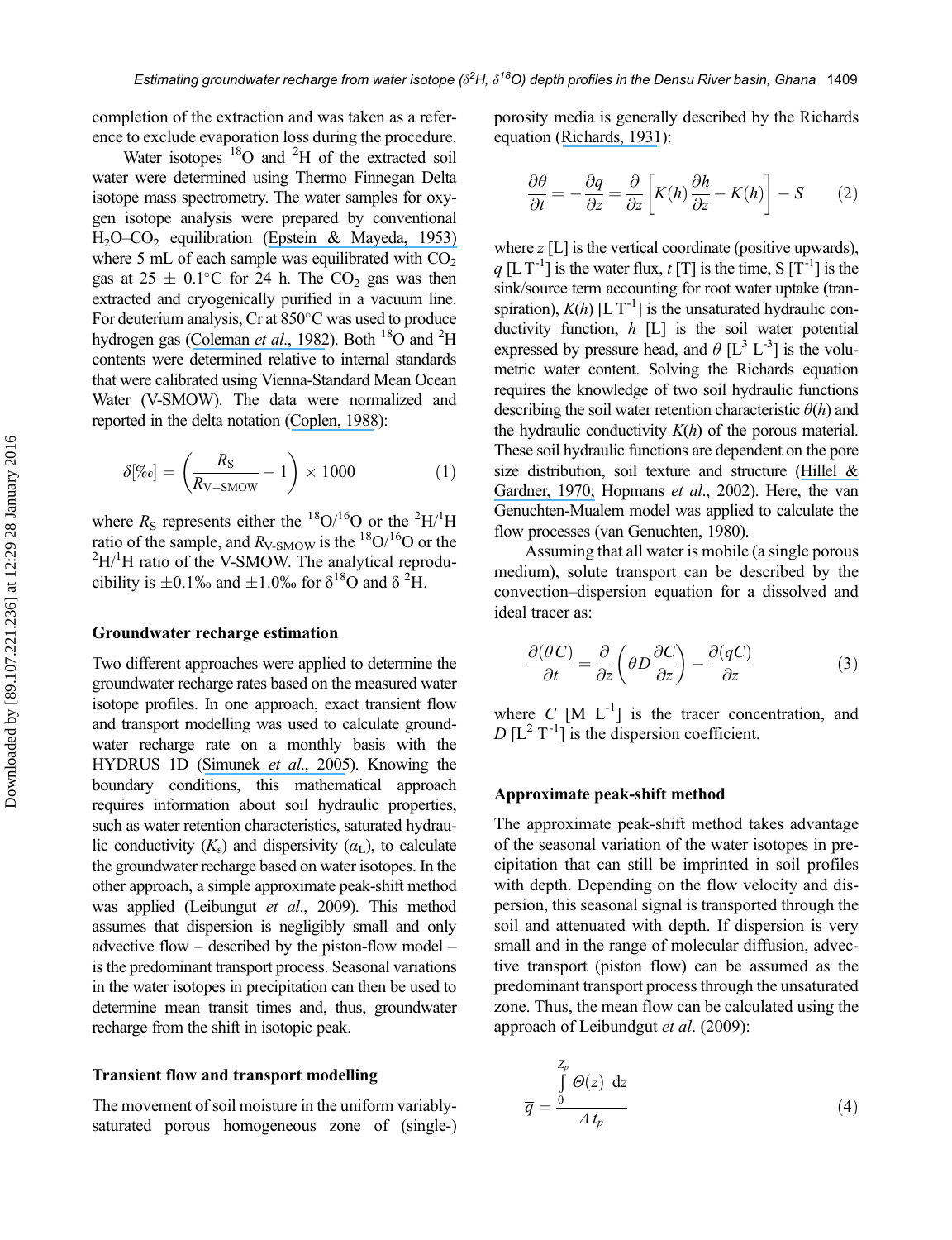where  $\bar{q}$  [L T<sup>-1</sup>] is the mean water flux (recharge),  $\Theta$  [L<sup>3</sup> L<sup>-3</sup>] is the water content,  $z_p$  [L] is the depth in which the isotope peak appears, and  $t_p$  [T] is the time duration between the isotope peak in precipitation and in the soil water profile.

#### RESULTS AND DISCUSSION

### Site characterization

The three sites differed in altitude, vegetation cover and geology; they were chosen to represent major representative units in the basin. The Adwumoku site (229 m a.s.l.) is located in the Cape Coast Granite Complex in the northern part of the Densu River basin. At this highaltitude site, cocoa trees are planted, and a mean root depth of 30 cm was observed. The samples comprised  $29(\pm 3)\%$  sand,  $45(\pm 3)\%$  silt and  $26(\pm 3)\%$  clay. Porosities (0.4, see Fig. 2(a)) and texture were almost constant throughout the entire depth (<5 m).

The Teacher Mante site (99 m a.s.l.) is also situated in the Cape Coast Granite Complex and in the middle of the basin. Cassava was grown at this site, and a mean root depth of 20 cm was observed. The texture was homogeneous throughout the entire depth (<5 m) and samples comprised  $32(\pm 2)\%$  sand,  $50(\pm 2)\%$  silt and  $18(\pm 2)\%$  clay. The porosities ranged from 0.34 near the surface to 0.41 at 5.5 m (Fig. 2(b)).

The Ayikae Doblo site (43 m a.s.l.) represents the southern part of the basin and is located in the Togo Series. This site is covered by grass with mean root depth of 10 cm. The sample texture was homogeneous throughout the entire depth ( $\leq 6$  m), comprising 32( $\pm$ 2)% sand,  $50(\pm1)\%$  silt and  $18(\pm1)\%$  clay. The porosities were about 0.34 in the upper 3 m and 0.41 below that depth (Fig.  $2(c)$ ).

Generally, all characteristics of the profiles are similar and homogeneous in terms of porosity and texture. Clay content at the Adwumoku site was, on average, 8% greater than at the other two sites. Fractures were not visually noticed. Surface runoff is negligible due to the flat geomorphology.

At all three sites, the volumetric water content was smallest at the surface and increased with depth (Fig. 2). The water content at the Adwumoku site was greatest: close to saturation conditions with values of 0.28. This profile was saturated below a depth of 1.5 m, indicating a great air entry value (capillary fringe rise) compared to the static water level (5 m). The greater water content compared to the other sites might result from higher clay content  $(+8%)$  or from a



Fig. 2 Measured total porosity ( $\Delta$ ), water content ( $\diamondsuit$ ), deuterium ( $\Box$ ), and modelled water (grey line) and deuterium (black line) contents with depth at: (a) Adwumoku, (b) Teacher Mante and (c) Ayikae Doblo.

greater infiltration rate. The Teacher Mante and Ayikae Doblo sites yielded similar results for porosity and water content. Both had low water contents near the surface (0.11 and 0.10) indicating no recharge during sampling as no wetting front was observed.

#### Precipitation and soil water

The monthly precipitation ranged from 0 to 371 mm. The driest period was between November and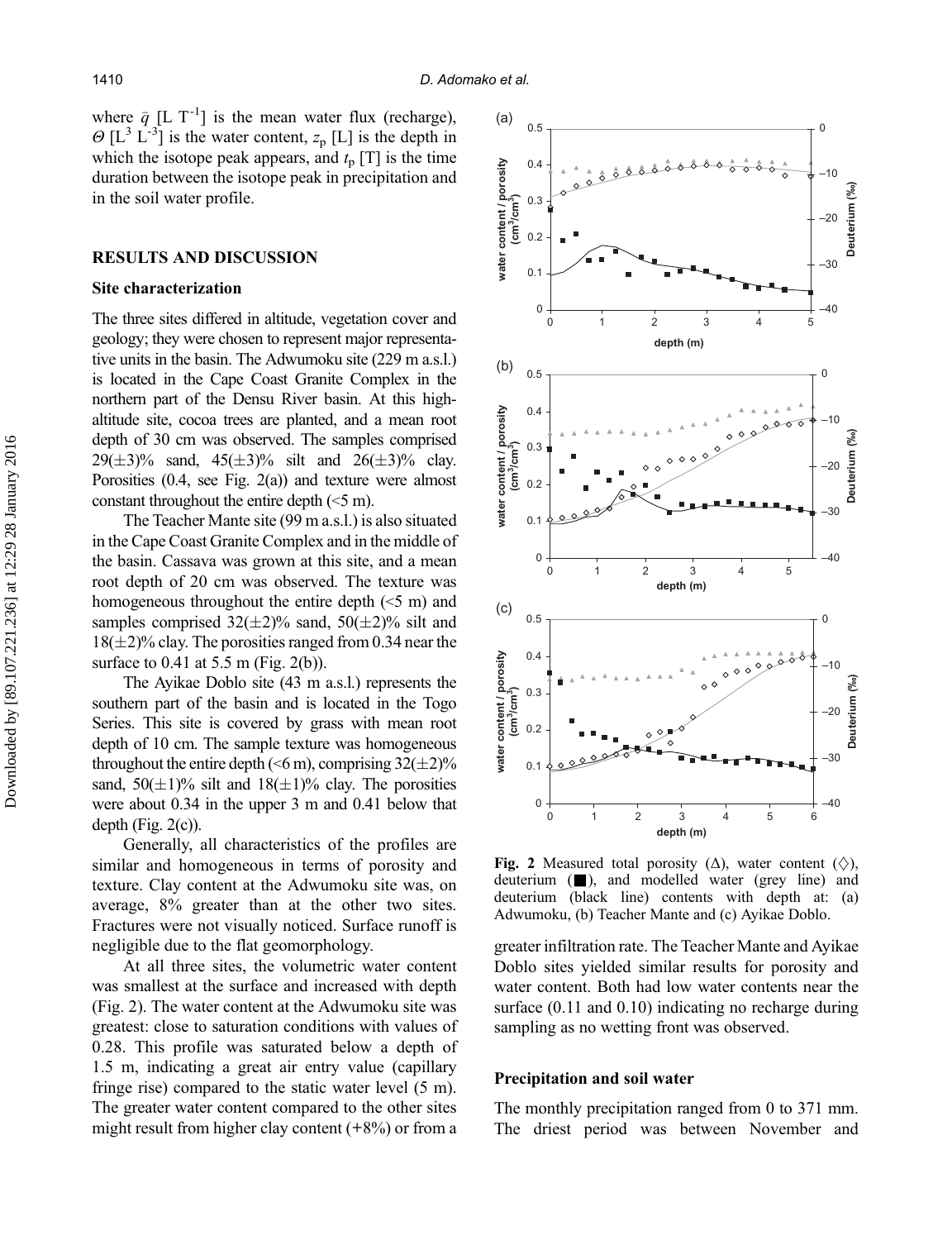February (Fig. 3). The rainfall distribution in the catchment was not uniformly distributed, with the northern portion (Kibi) receiving more precipitation than in the central and southern areas (Nsawan). The mean value of rainfall was 1737 mm/year in the northern and 1310 mm/year in the central and southern areas during the observation period.

The isotope compositions of  ${}^{18}$ O and  ${}^{2}$ H in precipitation were more enriched in January and more depleted in July (Fig. 3). The values ranged from  $-$ 1.73 to  $-6.01\%$  and  $-2.8$  to  $-35.3\%$ , respectively. The Local Meteoric Water Line (LMWL) and the isotope compositions of the soil water of the three sites (Adwumoku, Teacher Mante and Ayikae Doblo) are given in Fig. 4. The monthly composition in precipitation was close to the Global Meteoric Water Line  $(\delta^2 H = 8\delta^{18}O + 10;$  [Clark & Fritz, 1997](https://www.researchgate.net/publication/201996750_Environmental_Isotopes_in_Hydrology?el=1_x_8&enrichId=rgreq-f515edda2a0432e5526d3229e8ae0b30-XXX&enrichSource=Y292ZXJQYWdlOzIzMzAzNjE3NjtBUzozNDA5NDU2NDA5MzU0MzBAMTQ1ODI5OTE4NDAwMg==)). The pore water samples of the three sites plotted below the LMWL. Different regression lines indicate differences in water isotope transport at the three sites. Generally, the ratios at the Adwumoko site were more depleted and suggest greater contribution of winter precipitation to replenishment compared to the other sites. The regression lines from the Adwumoko and Ayikae Doblo sites deviate slightly from to the LMWL, which is attributed to enrichment due to evaporation. Neglecting the two samples close to the surface and close to precipitation compositions at the Teacher Mante site, the regression line resulted in a line parallel to the LMWL. Mixing of evaporated pre-existing soil water (e.g. groundwater) with new infiltrating water can result in a water line parallel to the LMWL ([Clark & Fritz, 1997](https://www.researchgate.net/publication/201996750_Environmental_Isotopes_in_Hydrology?el=1_x_8&enrichId=rgreq-f515edda2a0432e5526d3229e8ae0b30-XXX&enrichSource=Y292ZXJQYWdlOzIzMzAzNjE3NjtBUzozNDA5NDU2NDA5MzU0MzBAMTQ1ODI5OTE4NDAwMg==)). However, it is not assumed that this effect predominated, as capillary rise seems not to influence the water content throughout the entire depth of the profile. Another reason might be that the isotope composition at the

Kibi station (320 m a.s.l.) was not representative of the whole catchment. An altitude effect can result in more enriched precipitation ratios at lower altitudes and can cause the differences found in the pore water composition at the Ayikae Doblo site (43 m a.s.l.). Assuming such an effect would indicate  $\delta^{18}O$  ( $\delta^2H$ ) altitude gradients of about  $-0.1\%$  ( $-2.5\%$ ) per 100 m, which is similar to those reported in a study in West Africa that yielded a  $\delta^{18}$ O altitude gradient of -0.155‰ per 100 m ([Fontes & Olivry, 1977](https://www.researchgate.net/publication/32993752_Gradient_isotopique_entre_0_et_4000_m_dans_les_precipitations_du_Mont_Cameroun_Resume_de_communication?el=1_x_8&enrichId=rgreq-f515edda2a0432e5526d3229e8ae0b30-XXX&enrichSource=Y292ZXJQYWdlOzIzMzAzNjE3NjtBUzozNDA5NDU2NDA5MzU0MzBAMTQ1ODI5OTE4NDAwMg==)).

In all measured water isotope depth profiles (Fig. 2), a general trend of isotope depletion with depth was observed. Water sampled near the surface was more enriched. This was due to vapour transport (evaporation effect), which was the dominant factor in this upper soil zone. As a result, the  $\delta^{18}$ O and  $\delta^2$ H contents were relatively enriched due to nonequilibrium effects, which resulted from the preferential loss of the lighter isotopes in the vapour phase. This evaporation effect is not restricted to the upper centimetres and penetrates into the soil, due to capillary effects and the relatively fast molecular exchange rates between soil water vapour and liquid. Generally, evaporation effects have been observed to penetrate to a depth of about 0.5–3 m ([DePaolo](https://www.researchgate.net/publication/255276040_Evaporation_Effects_on_Oxygen_and_Hydrogen_Isotopes_in_Deep_Vadose_Zone_Pore_Fluids_at_Hanford_Washington?el=1_x_8&enrichId=rgreq-f515edda2a0432e5526d3229e8ae0b30-XXX&enrichSource=Y292ZXJQYWdlOzIzMzAzNjE3NjtBUzozNDA5NDU2NDA5MzU0MzBAMTQ1ODI5OTE4NDAwMg==) et al., 2004), depending on the evaporation rate, soil type and the amount of time between infiltration events ([Barnes & Allison,](https://www.researchgate.net/publication/222375122_Tracing_of_water_movement_in_the_unsaturated_zone_using_stable_isotopes_of_hydrogen_and_oxygen?el=1_x_8&enrichId=rgreq-f515edda2a0432e5526d3229e8ae0b30-XXX&enrichSource=Y292ZXJQYWdlOzIzMzAzNjE3NjtBUzozNDA5NDU2NDA5MzU0MzBAMTQ1ODI5OTE4NDAwMg==) [1988;](https://www.researchgate.net/publication/222375122_Tracing_of_water_movement_in_the_unsaturated_zone_using_stable_isotopes_of_hydrogen_and_oxygen?el=1_x_8&enrichId=rgreq-f515edda2a0432e5526d3229e8ae0b30-XXX&enrichSource=Y292ZXJQYWdlOzIzMzAzNjE3NjtBUzozNDA5NDU2NDA5MzU0MzBAMTQ1ODI5OTE4NDAwMg==) [Mathieu & Bariac, 1996](https://www.researchgate.net/publication/253663757_An_Isotopic_Study_2_H_and_18_O_of_Water_Movements_in_Clayey_Soils_Under_a_Semiarid_Climate?el=1_x_8&enrichId=rgreq-f515edda2a0432e5526d3229e8ae0b30-XXX&enrichSource=Y292ZXJQYWdlOzIzMzAzNjE3NjtBUzozNDA5NDU2NDA5MzU0MzBAMTQ1ODI5OTE4NDAwMg==)).

Small seasonal variations in the isotope contents of the soil water were observed in all soil profiles down to 2.75 m; these were more muted at the Ayikae Doblo site. Below this depth, no seasonal variations were observed and the water isotope content was constant or slightly decreasing. The attenuation of the seasonal signal was either caused by small flow velocity favouring diffusive flow, or it was the result of greater longitudinal



Fig. 3 Monthly precipitation and deuterium content of the two meteorological stations at Kibi and Nsawan; the isotope contents were measured in Kibi precipitation.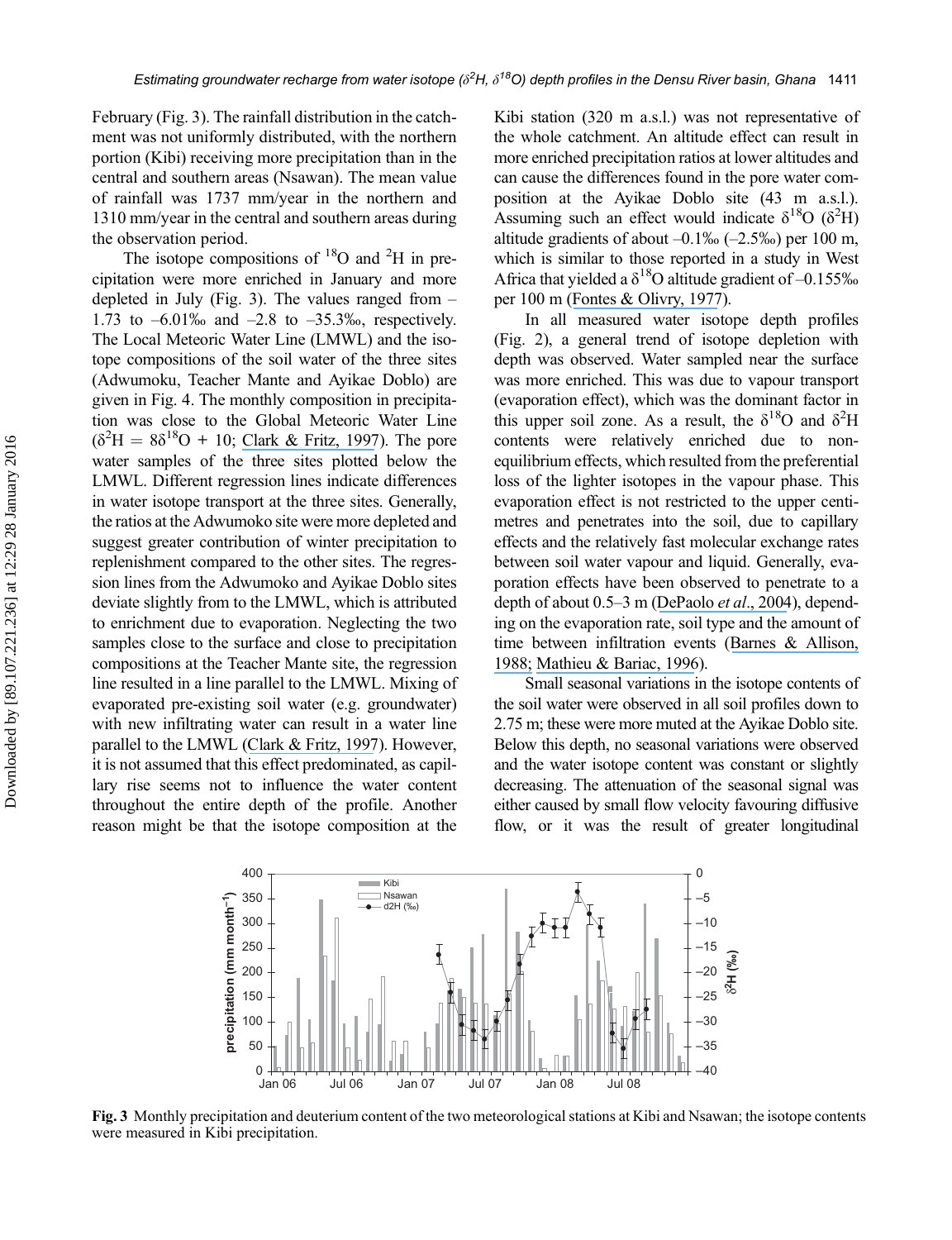

Fig. 4 The isotope composition of precipitation  $(\bullet)$  with the local Meteoric Water Line (LMWL, —) and the isotopic composition and regression lines of the soil water at the sites: Adwumoku  $(\Delta, \longrightarrow)$ , Teacher Mante ( $\Box$ , ---), and Ayikae Doblo  $(x, -,-)$ .

dispersion compared to flow velocity. The fact that the isotope contents are slightly decreasing with depth suggests that some of the pore water was exchanged with more depleted groundwater. This could be caused by capillary rise, groundwater table fluctuations, upward fluxes due to evapotranspiration, or lateral water flow of more depleted water. However, no further evidence is given and generally, such processes remain unsolved as temporal sampling resolutions of depth profiles are lacking.

#### Groundwater recharge estimations

The HYDRUS 1D model ([Simunek](https://www.researchgate.net/publication/271515313_The_HYDRUS-1D_Software_Package_for_Simulating_the_One-Dimensional_Movement_of_Water_Heat_and_Multiple_Solutes_in_Variably-Saturated_Media?el=1_x_8&enrichId=rgreq-f515edda2a0432e5526d3229e8ae0b30-XXX&enrichSource=Y292ZXJQYWdlOzIzMzAzNjE3NjtBUzozNDA5NDU2NDA5MzU0MzBAMTQ1ODI5OTE4NDAwMg==) et al., 2005) was used to calculate the groundwater recharge based on transient flow and transport. The calculations were performed on a monthly basis (between 2006 and 2008) and a spatial discretization of 6 cm. As upper boundary conditions, the "atmospheric boundary condition with surface layer" was selected for the flow and the "concentration flux" for the solute transport. The lower boundary conditions were "seepage face" and "concentration", respectively. Assuming equilibrium flow at the bottom, the measured distance of the lower boundary to the static water level was used as pressure head for the seepage face, which is  $0, -50$ , and  $-70$  cm for the sites Adwumoku, Teacher Mante and Ayikae Doblo, respectively. The roots were equally distributed over depth and the mean observed root depth was applied considering root water uptake.

The soil hydraulic parameters were determined assuming gravimetric equilibrium of the water contents with depth during the observation in June/July 2008 (Table 1). The measured water contents and isotopes were used to fit  $K_s$  and  $\alpha_L$ . However, these values should only be considered as an order of magnitude, because little information about the profiles was available.

The value of  $K_s$  was in the same range for all the three profiles  $(205-274 \text{ cm d}^{-1})$ . A larger air-entry point (lower alpha) was assumed for the Adwumoku site based on the measured water contents, which showed greater saturation conditions near the surface as compared to the Teacher Mante and Ayikae Doblo sites (Fig. 2). The results of the flow modelling showed that the modelled water contents are in accordance with the measured values in all the three soil profiles (Fig. 2). Differences can result from local

Table 1 Soil hydraulic parameters of the three study sites.

| Site                 | $\theta_r$ (cm <sup>3</sup> cm <sup>-3</sup> ) | $\theta_{s}$ (cm <sup>3</sup> cm <sup>-3</sup> ) | $\alpha$ (cm <sup>-1</sup> ) | n   | $Ks$ (cm d <sup>-1</sup> ) | $\alpha_{\rm L}$ (cm) | $D_{\rm w}$ (cm <sup>2</sup> d <sup>-1</sup> ) |
|----------------------|------------------------------------------------|--------------------------------------------------|------------------------------|-----|----------------------------|-----------------------|------------------------------------------------|
| Adwumoku             |                                                | 0.41                                             | 0.001                        | 4.9 | 274                        | IJ                    | ∼                                              |
| <b>Teacher Mante</b> |                                                | 0.41                                             | 0.003                        | 3.2 | 205                        |                       |                                                |
| Avikae Doblo         |                                                | 0.39                                             | 0.0025                       | 3.5 | 274                        |                       |                                                |

 $θ$ <sub>r</sub>: residual water content;  $θ$ <sub>s</sub>: saturated water content;  $α$ ,n: empirical shape parameters of the retention function; K<sub>s</sub>: saturated hydraulic conductivity;  $\alpha_{\text{L}}$ : longitudinal dispersivity;  $D_{\text{w}}$ : diffusion coefficient.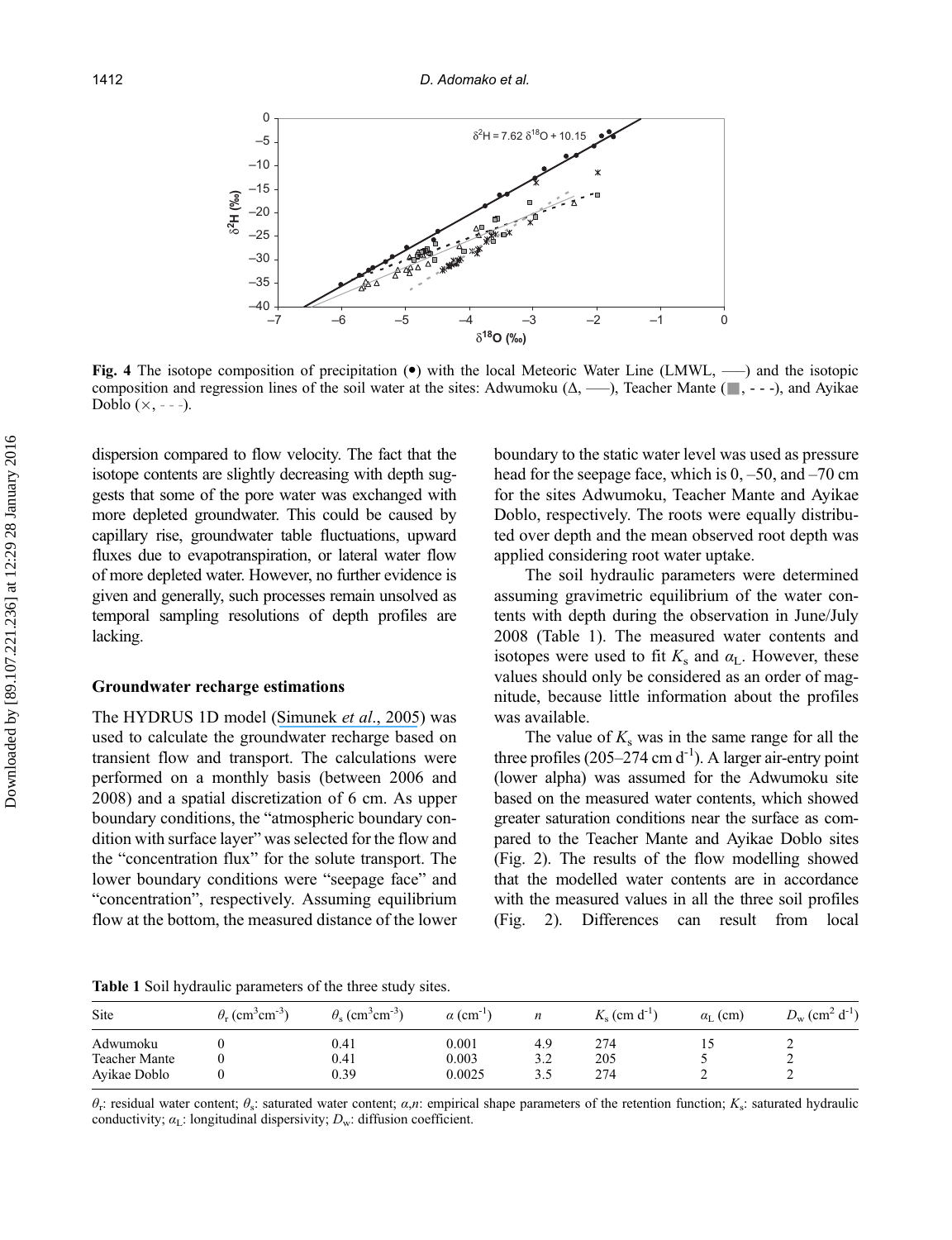heterogeneities or from extremely large daily rainfall events that were not considered in using monthly input data.

Concerning the isotope transport, the greatest  $\alpha_L$ was estimated for the Adwumoku site. It must be pointed out that any fractionation of isotopes due to evaporation is not considered in these calculations. Therefore, the outcome of the isotope modelling near the surface should be taken with care when it results in differences between measured and modelled isotope contents.

However, this also enabled a potential evaporation depth to be tracked, where the soil water had undergone kinetic fractionation. The smallest difference near the surface was achieved in the Adwumoku site profile, suggesting a smaller evaporation depth (about 0.75 m). This was supported by the isotope composition of the pore water, which yielded a smaller slope of the regression line compared to Teacher Mante and, thus, indicated less evaporation effect. At the Teacher Mante and Ayikae Doblo sites, the modelled and measured isotope contents showed differences down to 1.75 m that might result from evaporation. Except for the evaporation effect, preferential flow of intense summer precipitation events could have resulted in differences between modelled and measured isotope contents.

The flow and transport modelling was performed for a three year period (2006–2008). It yielded mean fluxes at the lower boundary of 101 ( $\pm$ 1–7%), 94 ( $\pm$ 1–4%), and 182 ( $\pm$ 1–3%) mm/year, for the sites Adwumoku, Teacher Mante and Ayikae Doblo, respectively (Table 2). At all three sites, the largest groundwater recharge was determined for October (data not shown). The uncertainty of this method was determined by varying the hydraulic conductivity by one order of magnitude and the other parameters of the water retention function by 10%. The low uncertainties (1–7%) emphasize the reliability of this method. Particularly when soil physical parameters are measured in the field, an uncertainty <5% can be assumed.

The greatest groundwater recharge rate (182 mm/ year) was calculated for the Ayikae Doblo site located downstream in the Densu River basin at lower altitude, and this represented 13.9% of the annual precipitation of the closest weather station (1310 mm/year). At the Teacher Mante site, 7.2% (94 mm/year) of the precipitation contributed to the groundwater recharge. The Adwumoko site, had a similar groundwater recharge rate (101 mm/year); being located in the same geology but at higher altitudes with higher annual precipitation

Table 2 Mean annual groundwater recharge (mm/year) resulting from transient flow and transport modelling, the approximate peak-shift method, and the water balance at the three observation sites in the Densu River basin.

|               | Transient<br>modelling | Peak-shift<br>method | Water<br>balance |
|---------------|------------------------|----------------------|------------------|
| Adwumoku      | 101                    | 250                  | 21               |
| Teacher Mante | 94                     | 120                  | 75               |
| Avikae Doblo  | 182                    | 110                  | 135              |

(1737 mm/year), this groundwater recharge represents 5.8% of precipitation.

Besides numerical modelling, a simple peak-shift method (equation (4)) was applied to determine mean groundwater recharge rates. Water fluxes calculated for the three profiles at the Adwumoku, Teacher Mante and Ayikae Doblo sites were  $250 \ (\pm 10-30\%)$ , 120 ( $\pm$ 10–30%) and 110 ( $\pm$ 10–30%) mm/year, respectively (Table 2). Assuming an inaccuracy of water content measurements  $(\pm 10\%)$  or depth measurements  $(\pm 25$  cm) would result in a relative uncertainty of 10–30% for the results of the peak-shift method. Although this method results in higher uncertainties compared to numerical modelling, it still gives good approximations; besides, the uncertainty can be reduced by taking samples with higher vertical depth resolutions.

The fluxes were greatest for the Adwumoku site and smallest for the Ayikae Doblo site. The values for the Adwumoku site resulted from greater water content measurements. However, high water contents do not automatically imply high fluxes concerning transient, unsaturated conditions. Here, the soil hydraulic properties play a crucial role. Water fluxes can be small, resulting from small conductivities, although water contents are high. Further, assuming that some of the water at the Adwumoku site was immobile  $(\theta_{\text{im}} = 0.1)$  would have resulted in smaller recharge rates (180 mm/year), because the effective water content is then smaller than the measured amount ( $\Theta - \theta_{\text{im}}$ ; equation (4)). Immobile water or less mobile water cannot be excluded at the sites, but seems more likely for the Adwumoku site which has greater clay fractions (26%) than the other sites (18%). In addition, the water contents at the Teacher Mante and Ayikae Doblo sites were small near the surface, which indicated that immobile fractions were smaller than 0.1.

In general, the peak-shift method is simple and does not require an extensive amount of data. It gives a general trend of mean fluxes (recharge) as it is based on steady-state assumptions and the fact that advective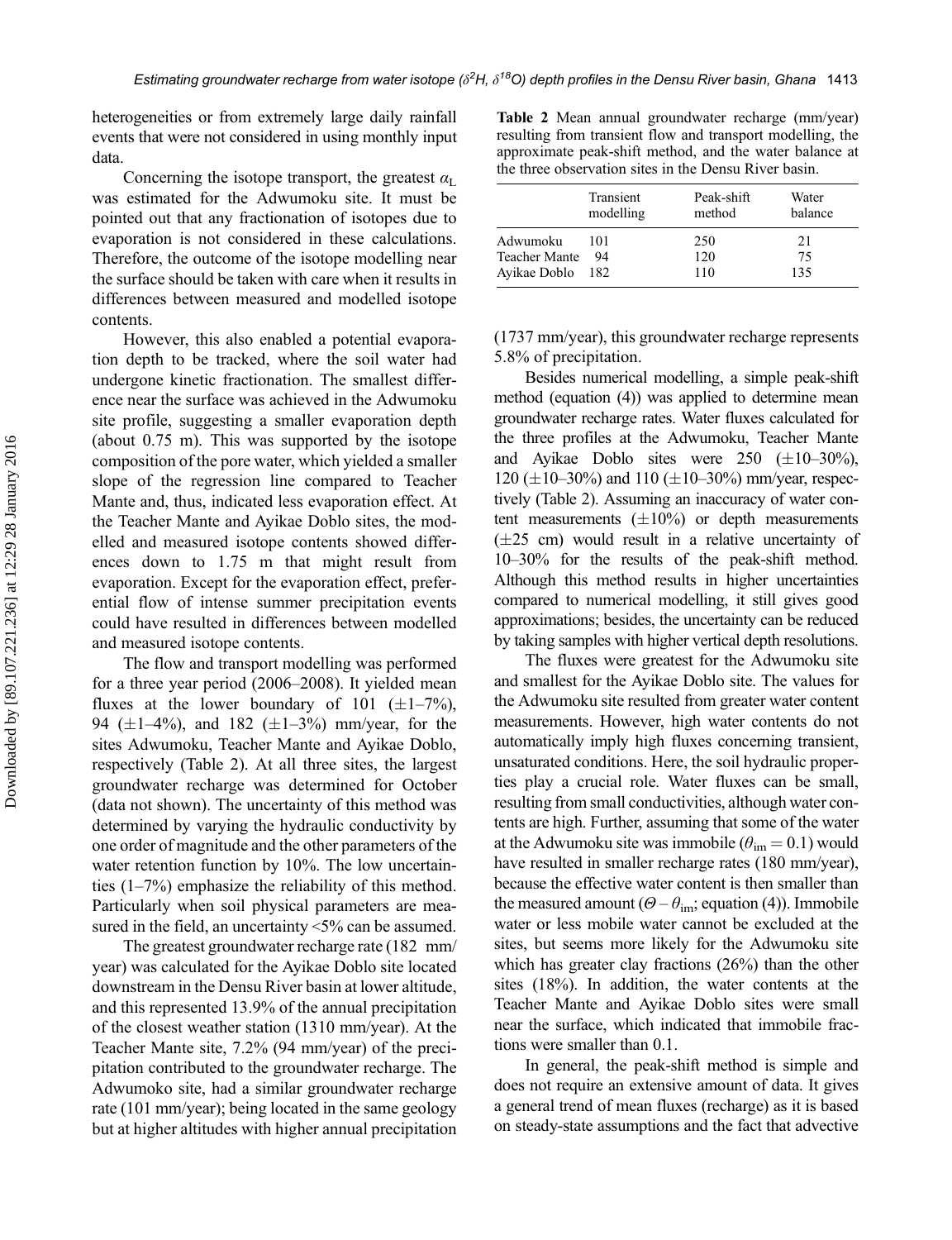flow is the predominant process. This is supported by the fact that the main infiltration was during a short time period and dispersion and diffusion seem to be less prominent compared to the water flow velocity. Therefore, the seasonal variation is still detectable with depth and the main peaks are distinguishable.

One main difference between the two methods applied for recharge estimation is the depth at which the calculated fluxes are valid. The numerical modelling accounts for the fluxes at the lower boundary, which was (almost) equal to the groundwater table (between 0 and 70 cm above the groundwater table). However, the peakshift method can only consider mean fluxes in the upper soil profile where the seasonal isotope variations are still measurable. Therefore, the mean fluxes are only valid to a depth of 2–3 m. As this soil zone seems to be still influenced by evapotranspiration, the actual groundwater recharge rates can be overestimated or underestimated depending on the actual measured water contents and, therefore, the amount of precipitation and evapotranspiration at a specific point of time.

As already mentioned, immobile water and preferential flow are unaccounted for by the peak-shift method; they would have resulted in different groundwater recharge rates. The transient calculations at least allowed greater or smaller fluxes near saturation or at lower water contents, respectively. However, preferential flow, which is particularly initiated when the porous media is saturated, is more likely at the Adwumoku site due to the depth distribution of water contents. Although no major fractures were visible near the surface and because preferential flow is not merely restricted to saturated conditions, flow in macropores or cracks cannot be completely excluded.

In Table 2, the groundwater recharge rates are also given that were determined from the water balance while neglecting surface runoff and only considering the crop or reference evapo transpiration for the specific plants at the three sites. Thus, the groundwater recharge was determined from the difference of precipitation and crop (or reference) evapotranspiration. These values underestimated the actual groundwater recharge, because soil water stress conditions were neglected and the actual evapotranspiration was smaller than the calculated crop (or reference) evapotranspiration. Besides, crop coefficients are empirical parameters representing standard crops under typical growing conditions (Allen et al[., 1998](https://www.researchgate.net/publication/200041957_Crop_Evapotranspiration_Guidelines_for_Computing_Crop_Water_Requirements?el=1_x_8&enrichId=rgreq-f515edda2a0432e5526d3229e8ae0b30-XXX&enrichSource=Y292ZXJQYWdlOzIzMzAzNjE3NjtBUzozNDA5NDU2NDA5MzU0MzBAMTQ1ODI5OTE4NDAwMg==)) and these can vary according to the actual vegetation development.

Considering the whole catchment area, a mean water budget was calculated using data of the Densu River basin from the Ghana Meteorological Services Department for the years 1965–2008. Mean values of precipitation (1338 mm/year), potential evapotranspiration (Hargreaves method; 948 mm/year), and runoff (117 mm/year) resulted in a mean groundwater recharge of 273 mm/year.

Independent of the model approach, the groundwater recharge in the Densu River basin calculated using water isotopes was comparable to findings of other studies in Ghana. Tumbulto (2005) determined mean recharge rates in the Densu River basin over a 5-year period using a water balance approach. Differences between precipitation and both potential evapotranspiration and surface runoff resulted in a groundwater recharge of 133 mm/year, which was 14% of the mean annual precipitation.

In the Volta basin, which is further northeast, bordering the Densu basin, slightly smaller groundwater recharge rates were found using different methods (Obuobie, 2008). Here, 7–8% (70–92 mm/year) of the annual precipitation (2006–2007) contributed to the groundwater recharge, which was determined from water table fluctuation measurements and integrated over the observation area. A chloride mass balance approach yielded long-term groundwater recharge rates of 8% of precipitation (82 mm/year), and SWAT model results indicated that 7% of the precipitation was recharged in the Volta basin (Obuobie, 2008).

# SUMMARY AND CONCLUSION

This study used water isotopes  $\delta^{18}$ O and  $\delta^2$ H to describe qualitatively and quantitatively the water transport in the unsaturated zone. The isotopes were shown to be useable to estimate groundwater recharge mechanisms and rates in the Densu River basin, Ghana. At all three investigated sites, evaporation influenced the isotope composition in the soil water in the upper 2–3 m. Differences were observed in the water contents and isotopes with depth that derived from different fluxes in the unsaturated zone. Concerning the results of transient flow and transport modelling, 6–14% of the precipitation contributed to the groundwater recharge in the catchment area that is 94–182 mm/year  $(\pm 1 - 7\%)$ . Slightly different values,  $110-250$  mm/year  $(\pm 10-30%)$ , were calculated using an isotope peak-shift method, corresponding to 11–14% of the precipitation. The similarity in the results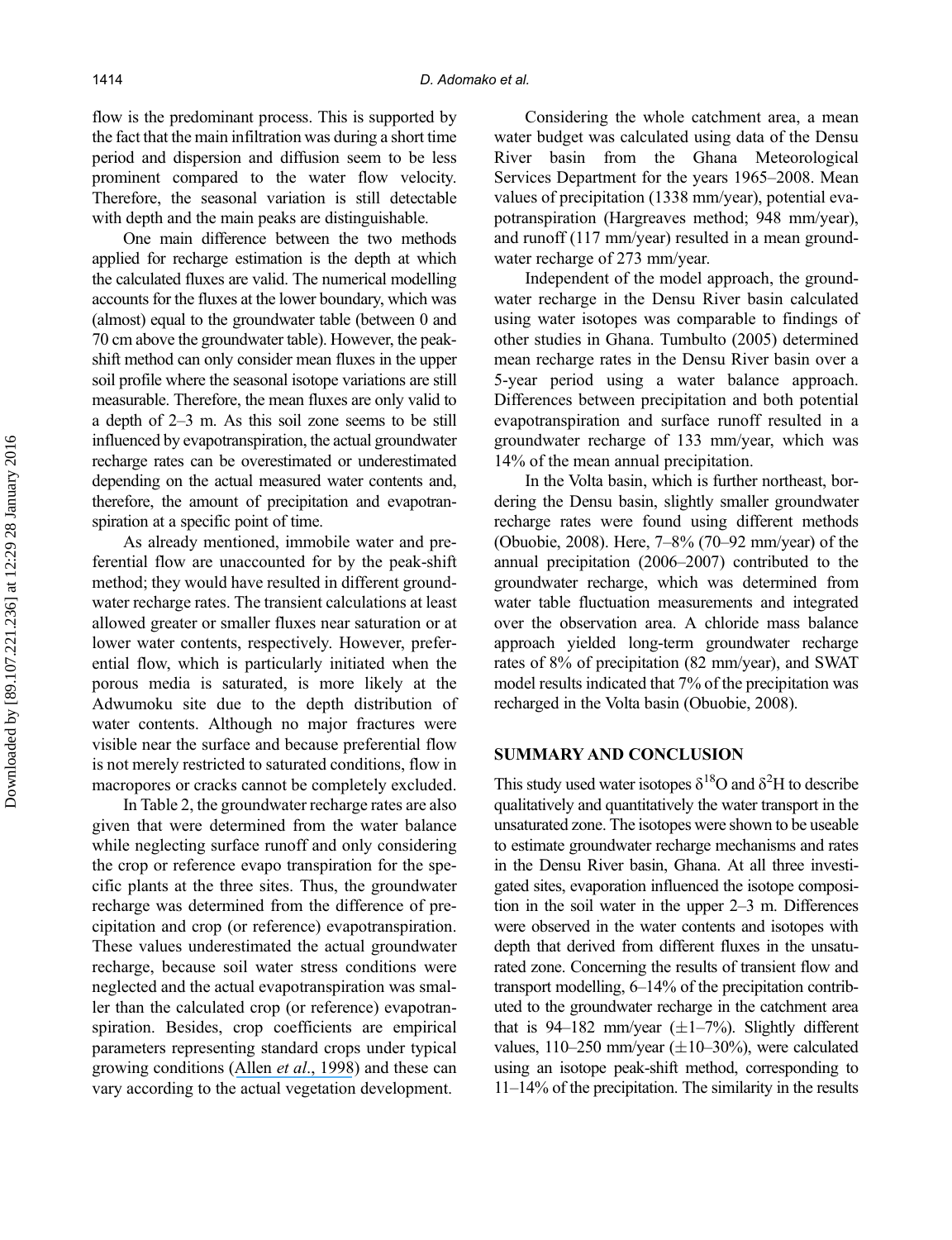of both methods emphasizes the reliability of the simple peak-shift method, which is easily applied under field conditions even if a good database is not available.

Both methods can be improved by taking at least two distinct observation times: before and after the rainy season. Additionally, measuring chloride data and hydraulic properties or actual evapotranspiration rates can help to elucidate transport in the unsaturated zone or groundwater recharge rate estimation based on the water balance. This will enable the prediction of groundwater recharge rates with higher accuracy and should be considered in future studies in addition to water isotope analysis in pore water.

The amount of water recently pumped in the basin was 5.9 hm<sup>3</sup>/year (WRC, 2007). Extrapolating the results for the three sites to the whole basin, and assuming a mean groundwater recharge of 100 mm/ year, results in 256 hm<sup>3</sup>/year of renewable water that could be available. Based on the calculated groundwater recharge rates, there seems, theoretically, to be enough water in the Densu River basin to provide sufficient drinking and irrigation water for the population to date. However, one should keep in mind that this amount refers to the whole area of the basin; wells are located in hotspots in the populated areas, and the amounts abstracted may exceed the replenishment, resulting in local overexploitation. Further, this is a mean annual value for the whole catchment. As has been shown, groundwater recharge rates vary spatially; also, less recharge can be expected during dry periods. It should also be noted that only a small fraction of groundwater (recharge) is used for drinking and irrigation purposes, while groundwater also contributes to river discharge. This theoretical, integrative consideration presumes that all groundwater resources are clean, accessible for drinking or irrigation water purposes, and that the registered numbers for consumption are correct and equal to the actual abstraction values. Thus, a great groundwater recharge does not automatically ensure sufficient water supply. Finally, the quantity alone is not the crucial point, but both the quantity and the quality. Some rivers and streams are already highly polluted due to poor agricultural practices in this region. With an increasing trend of the population, this topic will be even more relevant in the future. The results of this study can improve the accuracy of future groundwater management and development schemes to guarantee a sustainable use of groundwater in the Densu River basin, Ghana.

Acknowledgements The authors are very grateful to the Director of the National Nuclear Research Institute, Ghana Atomic Energy Commission and the International Atomic Agency for making funds available for this work. We also thank the Technicians of the Chemistry Department, GAEC and the HMGU-Institute of Groundwater Ecology in Munich, Germany, for help during the sampling campaigns as well as in analysis. Further, we thank Prof. Stefan Uhlenbrook and another anonymous reviewer for their valuable comments which helped to improve the manuscript. Partial support of this work through EU Genesis project no. 226536 (FP7-ENV-2008-1) is kindly acknowledged.

#### **REFERENCES**

- [Abbot, M. D., Lini, A. & Bierman, P. R. \(2000\)](https://www.researchgate.net/publication/223856905_d18O_dD_and_3H_measurements_constrain_groundwater_recharge_patterns_in_an_upland_fractured_bedrock_aquifer_Vermont_USA?el=1_x_8&enrichId=rgreq-f515edda2a0432e5526d3229e8ae0b30-XXX&enrichSource=Y292ZXJQYWdlOzIzMzAzNjE3NjtBUzozNDA5NDU2NDA5MzU0MzBAMTQ1ODI5OTE4NDAwMg==)  $\delta^{18}O$ ,  $\delta D$  and  $\frac{3H}{2}$  $\frac{3H}{2}$  $\frac{3H}{2}$  $\frac{3H}{2}$ [measurements constrain groundwater recharge patterns in an](https://www.researchgate.net/publication/223856905_d18O_dD_and_3H_measurements_constrain_groundwater_recharge_patterns_in_an_upland_fractured_bedrock_aquifer_Vermont_USA?el=1_x_8&enrichId=rgreq-f515edda2a0432e5526d3229e8ae0b30-XXX&enrichSource=Y292ZXJQYWdlOzIzMzAzNjE3NjtBUzozNDA5NDU2NDA5MzU0MzBAMTQ1ODI5OTE4NDAwMg==) [upland fractured bedrock aquifer, Vermont, USA.](https://www.researchgate.net/publication/223856905_d18O_dD_and_3H_measurements_constrain_groundwater_recharge_patterns_in_an_upland_fractured_bedrock_aquifer_Vermont_USA?el=1_x_8&enrichId=rgreq-f515edda2a0432e5526d3229e8ae0b30-XXX&enrichSource=Y292ZXJQYWdlOzIzMzAzNjE3NjtBUzozNDA5NDU2NDA5MzU0MzBAMTQ1ODI5OTE4NDAwMg==) J. Hydrol. 228[, 101](https://www.researchgate.net/publication/223856905_d18O_dD_and_3H_measurements_constrain_groundwater_recharge_patterns_in_an_upland_fractured_bedrock_aquifer_Vermont_USA?el=1_x_8&enrichId=rgreq-f515edda2a0432e5526d3229e8ae0b30-XXX&enrichSource=Y292ZXJQYWdlOzIzMzAzNjE3NjtBUzozNDA5NDU2NDA5MzU0MzBAMTQ1ODI5OTE4NDAwMg==)–112.
- [Allen, R. G., Pereira, L. S., Raes, D. & Smith, M. \(1998\) Crop](https://www.researchgate.net/publication/200041957_Crop_Evapotranspiration_Guidelines_for_Computing_Crop_Water_Requirements?el=1_x_8&enrichId=rgreq-f515edda2a0432e5526d3229e8ae0b30-XXX&enrichSource=Y292ZXJQYWdlOzIzMzAzNjE3NjtBUzozNDA5NDU2NDA5MzU0MzBAMTQ1ODI5OTE4NDAwMg==) evapotranspiration – [guidelines for computing crop water](https://www.researchgate.net/publication/200041957_Crop_Evapotranspiration_Guidelines_for_Computing_Crop_Water_Requirements?el=1_x_8&enrichId=rgreq-f515edda2a0432e5526d3229e8ae0b30-XXX&enrichSource=Y292ZXJQYWdlOzIzMzAzNjE3NjtBUzozNDA5NDU2NDA5MzU0MzBAMTQ1ODI5OTE4NDAwMg==) requirements. Rome: FAO. [FAO Irrig. Drainage Paper 56](https://www.researchgate.net/publication/200041957_Crop_Evapotranspiration_Guidelines_for_Computing_Crop_Water_Requirements?el=1_x_8&enrichId=rgreq-f515edda2a0432e5526d3229e8ae0b30-XXX&enrichSource=Y292ZXJQYWdlOzIzMzAzNjE3NjtBUzozNDA5NDU2NDA5MzU0MzBAMTQ1ODI5OTE4NDAwMg==).
- [Allison, G. B. & Barnes, C. J. \(1983\) Estimation of evaporation from](https://www.researchgate.net/publication/232763653_Estimation_of_evaporation_from_non-vegetated_surfaces_using_natural_deuterium?el=1_x_8&enrichId=rgreq-f515edda2a0432e5526d3229e8ae0b30-XXX&enrichSource=Y292ZXJQYWdlOzIzMzAzNjE3NjtBUzozNDA5NDU2NDA5MzU0MzBAMTQ1ODI5OTE4NDAwMg==) [non-vegetated surfaces using natural deuterium.](https://www.researchgate.net/publication/232763653_Estimation_of_evaporation_from_non-vegetated_surfaces_using_natural_deuterium?el=1_x_8&enrichId=rgreq-f515edda2a0432e5526d3229e8ae0b30-XXX&enrichSource=Y292ZXJQYWdlOzIzMzAzNjE3NjtBUzozNDA5NDU2NDA5MzU0MzBAMTQ1ODI5OTE4NDAwMg==) Nature 301, 143–[145.](https://www.researchgate.net/publication/232763653_Estimation_of_evaporation_from_non-vegetated_surfaces_using_natural_deuterium?el=1_x_8&enrichId=rgreq-f515edda2a0432e5526d3229e8ae0b30-XXX&enrichSource=Y292ZXJQYWdlOzIzMzAzNjE3NjtBUzozNDA5NDU2NDA5MzU0MzBAMTQ1ODI5OTE4NDAwMg==)
- [Allison, G. B. & Barnes, C. J. \(1985\) Estimation of evaporation from](https://www.researchgate.net/publication/245098855_Estimation_of_evaporation_from_the_normally_dry) the normally "dry" [Lake Frome in South Australia.](https://www.researchgate.net/publication/245098855_Estimation_of_evaporation_from_the_normally_dry) J. Hydrol. 78[, 229](https://www.researchgate.net/publication/245098855_Estimation_of_evaporation_from_the_normally_dry)–242.
- [Araguáus-Araguáus, L., Rozanski, K., Gonfiantini, R. & Louvat, D.](https://www.researchgate.net/publication/223506761_Isotope_effects_accompanying_vacuum_extraction_of_soil_water_for_stable_isotope_analyses?el=1_x_8&enrichId=rgreq-f515edda2a0432e5526d3229e8ae0b30-XXX&enrichSource=Y292ZXJQYWdlOzIzMzAzNjE3NjtBUzozNDA5NDU2NDA5MzU0MzBAMTQ1ODI5OTE4NDAwMg==) [\(1995\) Isotope effects accompanying vacuum extraction of soil](https://www.researchgate.net/publication/223506761_Isotope_effects_accompanying_vacuum_extraction_of_soil_water_for_stable_isotope_analyses?el=1_x_8&enrichId=rgreq-f515edda2a0432e5526d3229e8ae0b30-XXX&enrichSource=Y292ZXJQYWdlOzIzMzAzNjE3NjtBUzozNDA5NDU2NDA5MzU0MzBAMTQ1ODI5OTE4NDAwMg==) [water for stable isotope analyses.](https://www.researchgate.net/publication/223506761_Isotope_effects_accompanying_vacuum_extraction_of_soil_water_for_stable_isotope_analyses?el=1_x_8&enrichId=rgreq-f515edda2a0432e5526d3229e8ae0b30-XXX&enrichSource=Y292ZXJQYWdlOzIzMzAzNjE3NjtBUzozNDA5NDU2NDA5MzU0MzBAMTQ1ODI5OTE4NDAwMg==) J. Hydrol. **168**, 159-171.
- [Barnes, C. J. & Allison, G. B. \(1988\) Tracing of water movement in](https://www.researchgate.net/publication/222375122_Tracing_of_water_movement_in_the_unsaturated_zone_using_stable_isotopes_of_hydrogen_and_oxygen?el=1_x_8&enrichId=rgreq-f515edda2a0432e5526d3229e8ae0b30-XXX&enrichSource=Y292ZXJQYWdlOzIzMzAzNjE3NjtBUzozNDA5NDU2NDA5MzU0MzBAMTQ1ODI5OTE4NDAwMg==) [the unsaturated zone using stable isotopes of hydrogen and](https://www.researchgate.net/publication/222375122_Tracing_of_water_movement_in_the_unsaturated_zone_using_stable_isotopes_of_hydrogen_and_oxygen?el=1_x_8&enrichId=rgreq-f515edda2a0432e5526d3229e8ae0b30-XXX&enrichSource=Y292ZXJQYWdlOzIzMzAzNjE3NjtBUzozNDA5NDU2NDA5MzU0MzBAMTQ1ODI5OTE4NDAwMg==) oxygen. [J. Hydrol.](https://www.researchgate.net/publication/222375122_Tracing_of_water_movement_in_the_unsaturated_zone_using_stable_isotopes_of_hydrogen_and_oxygen?el=1_x_8&enrichId=rgreq-f515edda2a0432e5526d3229e8ae0b30-XXX&enrichSource=Y292ZXJQYWdlOzIzMzAzNjE3NjtBUzozNDA5NDU2NDA5MzU0MzBAMTQ1ODI5OTE4NDAwMg==) 100, 143–176.
- [Barnes, C. J. & Turner, J. V. \(1998\) Isotopic exchange in soil water. In:](https://www.researchgate.net/publication/259577162_Isotopic_exchange_effects_in_soil_water?el=1_x_8&enrichId=rgreq-f515edda2a0432e5526d3229e8ae0b30-XXX&enrichSource=Y292ZXJQYWdlOzIzMzAzNjE3NjtBUzozNDA5NDU2NDA5MzU0MzBAMTQ1ODI5OTE4NDAwMg==) [Isotope Tracers in Catchment Hydrology](https://www.researchgate.net/publication/259577162_Isotopic_exchange_effects_in_soil_water?el=1_x_8&enrichId=rgreq-f515edda2a0432e5526d3229e8ae0b30-XXX&enrichSource=Y292ZXJQYWdlOzIzMzAzNjE3NjtBUzozNDA5NDU2NDA5MzU0MzBAMTQ1ODI5OTE4NDAwMg==) (C. Kendall and J. J. McDonnell, eds), 137–[164. Amsterdam: Elsevier.](https://www.researchgate.net/publication/259577162_Isotopic_exchange_effects_in_soil_water?el=1_x_8&enrichId=rgreq-f515edda2a0432e5526d3229e8ae0b30-XXX&enrichSource=Y292ZXJQYWdlOzIzMzAzNjE3NjtBUzozNDA5NDU2NDA5MzU0MzBAMTQ1ODI5OTE4NDAwMg==)
- [Barnes, C. J. & Walker, G. R. \(1989\) The distribution of deuterium and](https://www.researchgate.net/publication/239351472_The_distribution_of_deuterium_and_oxygen-18_during_unsteady_evaporation_from_a_dry_soil?el=1_x_8&enrichId=rgreq-f515edda2a0432e5526d3229e8ae0b30-XXX&enrichSource=Y292ZXJQYWdlOzIzMzAzNjE3NjtBUzozNDA5NDU2NDA5MzU0MzBAMTQ1ODI5OTE4NDAwMg==) [oxygen-18 during unsteady evaporation from a dry soil.](https://www.researchgate.net/publication/239351472_The_distribution_of_deuterium_and_oxygen-18_during_unsteady_evaporation_from_a_dry_soil?el=1_x_8&enrichId=rgreq-f515edda2a0432e5526d3229e8ae0b30-XXX&enrichSource=Y292ZXJQYWdlOzIzMzAzNjE3NjtBUzozNDA5NDU2NDA5MzU0MzBAMTQ1ODI5OTE4NDAwMg==) J. Hydrol. 112, 55–67.
- [Blake, G. R. & Hartge, K. H. \(1986\) Bulk density. In:](https://www.researchgate.net/publication/290796980_Particle_density_in_methods_of_soil_analysis?el=1_x_8&enrichId=rgreq-f515edda2a0432e5526d3229e8ae0b30-XXX&enrichSource=Y292ZXJQYWdlOzIzMzAzNjE3NjtBUzozNDA5NDU2NDA5MzU0MzBAMTQ1ODI5OTE4NDAwMg==) Methods of Soil Analysis[, 2nd edn \(A. Klute, ed.\), Part I.](https://www.researchgate.net/publication/290796980_Particle_density_in_methods_of_soil_analysis?el=1_x_8&enrichId=rgreq-f515edda2a0432e5526d3229e8ae0b30-XXX&enrichSource=Y292ZXJQYWdlOzIzMzAzNjE3NjtBUzozNDA5NDU2NDA5MzU0MzBAMTQ1ODI5OTE4NDAwMg==) Physical and mineralogical methods, 363–[375. Agronomy Monograph no. 9.](https://www.researchgate.net/publication/290796980_Particle_density_in_methods_of_soil_analysis?el=1_x_8&enrichId=rgreq-f515edda2a0432e5526d3229e8ae0b30-XXX&enrichSource=Y292ZXJQYWdlOzIzMzAzNjE3NjtBUzozNDA5NDU2NDA5MzU0MzBAMTQ1ODI5OTE4NDAwMg==)
- Clark, I. D. & Fritz, P. (1997) [Environmental Isotopes in Hydrology](https://www.researchgate.net/publication/201996750_Environmental_Isotopes_in_Hydrology?el=1_x_8&enrichId=rgreq-f515edda2a0432e5526d3229e8ae0b30-XXX&enrichSource=Y292ZXJQYWdlOzIzMzAzNjE3NjtBUzozNDA5NDU2NDA5MzU0MzBAMTQ1ODI5OTE4NDAwMg==). [Boca Raton, FL: Lewis Publishers.](https://www.researchgate.net/publication/201996750_Environmental_Isotopes_in_Hydrology?el=1_x_8&enrichId=rgreq-f515edda2a0432e5526d3229e8ae0b30-XXX&enrichSource=Y292ZXJQYWdlOzIzMzAzNjE3NjtBUzozNDA5NDU2NDA5MzU0MzBAMTQ1ODI5OTE4NDAwMg==)
- [Coleman, M. L., Shepherd, T. J., Durham, J. J., Rouse, J. E. & Moore,](https://www.researchgate.net/publication/231174645_Reduction_of_water_with_zinc_for_hydrogen_isotope_analysis?el=1_x_8&enrichId=rgreq-f515edda2a0432e5526d3229e8ae0b30-XXX&enrichSource=Y292ZXJQYWdlOzIzMzAzNjE3NjtBUzozNDA5NDU2NDA5MzU0MzBAMTQ1ODI5OTE4NDAwMg==) [G. R. \(1982\) Reduction of water with zinc for hydrogen isotope](https://www.researchgate.net/publication/231174645_Reduction_of_water_with_zinc_for_hydrogen_isotope_analysis?el=1_x_8&enrichId=rgreq-f515edda2a0432e5526d3229e8ae0b30-XXX&enrichSource=Y292ZXJQYWdlOzIzMzAzNjE3NjtBUzozNDA5NDU2NDA5MzU0MzBAMTQ1ODI5OTE4NDAwMg==) analysis. [Anal. Chem](https://www.researchgate.net/publication/231174645_Reduction_of_water_with_zinc_for_hydrogen_isotope_analysis?el=1_x_8&enrichId=rgreq-f515edda2a0432e5526d3229e8ae0b30-XXX&enrichSource=Y292ZXJQYWdlOzIzMzAzNjE3NjtBUzozNDA5NDU2NDA5MzU0MzBAMTQ1ODI5OTE4NDAwMg==). 54, 993–995.
- [Coplen, T. B. \(1988\) Normalization of oxygen and hydrogen isotope](https://www.researchgate.net/publication/250749594_Normalization_of_Oxygen_and_Hydrogen_Isotope_Data?el=1_x_8&enrichId=rgreq-f515edda2a0432e5526d3229e8ae0b30-XXX&enrichSource=Y292ZXJQYWdlOzIzMzAzNjE3NjtBUzozNDA5NDU2NDA5MzU0MzBAMTQ1ODI5OTE4NDAwMg==) data. [Chem. Geol.](https://www.researchgate.net/publication/250749594_Normalization_of_Oxygen_and_Hydrogen_Isotope_Data?el=1_x_8&enrichId=rgreq-f515edda2a0432e5526d3229e8ae0b30-XXX&enrichSource=Y292ZXJQYWdlOzIzMzAzNjE3NjtBUzozNDA5NDU2NDA5MzU0MzBAMTQ1ODI5OTE4NDAwMg==) 72, 293–297.
- [Darling, W. G., Bath, A. H. \(1988\) A stable isotope study of recharge](https://www.researchgate.net/publication/238168154_A_stable_isotope_study_of_recharge_processes_in_the_English_Chalk?el=1_x_8&enrichId=rgreq-f515edda2a0432e5526d3229e8ae0b30-XXX&enrichSource=Y292ZXJQYWdlOzIzMzAzNjE3NjtBUzozNDA5NDU2NDA5MzU0MzBAMTQ1ODI5OTE4NDAwMg==) [processes in the English Chalk.](https://www.researchgate.net/publication/238168154_A_stable_isotope_study_of_recharge_processes_in_the_English_Chalk?el=1_x_8&enrichId=rgreq-f515edda2a0432e5526d3229e8ae0b30-XXX&enrichSource=Y292ZXJQYWdlOzIzMzAzNjE3NjtBUzozNDA5NDU2NDA5MzU0MzBAMTQ1ODI5OTE4NDAwMg==) J. Hydrol. 101, 31–46.
- [DePaolo, D. J., Conrad, M. E., Maher, K. & Gee, G. W. \(2004\)](https://www.researchgate.net/publication/255276040_Evaporation_Effects_on_Oxygen_and_Hydrogen_Isotopes_in_Deep_Vadose_Zone_Pore_Fluids_at_Hanford_Washington?el=1_x_8&enrichId=rgreq-f515edda2a0432e5526d3229e8ae0b30-XXX&enrichSource=Y292ZXJQYWdlOzIzMzAzNjE3NjtBUzozNDA5NDU2NDA5MzU0MzBAMTQ1ODI5OTE4NDAwMg==) [Evaporation effects on oxygen and hydrogen isotopes in deep](https://www.researchgate.net/publication/255276040_Evaporation_Effects_on_Oxygen_and_Hydrogen_Isotopes_in_Deep_Vadose_Zone_Pore_Fluids_at_Hanford_Washington?el=1_x_8&enrichId=rgreq-f515edda2a0432e5526d3229e8ae0b30-XXX&enrichSource=Y292ZXJQYWdlOzIzMzAzNjE3NjtBUzozNDA5NDU2NDA5MzU0MzBAMTQ1ODI5OTE4NDAwMg==) [vadose zone pore fluids at Hendford, Washington.](https://www.researchgate.net/publication/255276040_Evaporation_Effects_on_Oxygen_and_Hydrogen_Isotopes_in_Deep_Vadose_Zone_Pore_Fluids_at_Hanford_Washington?el=1_x_8&enrichId=rgreq-f515edda2a0432e5526d3229e8ae0b30-XXX&enrichSource=Y292ZXJQYWdlOzIzMzAzNjE3NjtBUzozNDA5NDU2NDA5MzU0MzBAMTQ1ODI5OTE4NDAwMg==) Vadose Zone J. 3[, 220](https://www.researchgate.net/publication/255276040_Evaporation_Effects_on_Oxygen_and_Hydrogen_Isotopes_in_Deep_Vadose_Zone_Pore_Fluids_at_Hanford_Washington?el=1_x_8&enrichId=rgreq-f515edda2a0432e5526d3229e8ae0b30-XXX&enrichSource=Y292ZXJQYWdlOzIzMzAzNjE3NjtBUzozNDA5NDU2NDA5MzU0MzBAMTQ1ODI5OTE4NDAwMg==)–232.
- [Dickson, K. B. & Benneh, G. \(1998\)](https://www.researchgate.net/publication/275882880_Geography_of_Ghana?el=1_x_8&enrichId=rgreq-f515edda2a0432e5526d3229e8ae0b30-XXX&enrichSource=Y292ZXJQYWdlOzIzMzAzNjE3NjtBUzozNDA5NDU2NDA5MzU0MzBAMTQ1ODI5OTE4NDAwMg==) A New Geography of Ghana, 27– [52. Harlow: Longman Group UK Ltd.](https://www.researchgate.net/publication/275882880_Geography_of_Ghana?el=1_x_8&enrichId=rgreq-f515edda2a0432e5526d3229e8ae0b30-XXX&enrichSource=Y292ZXJQYWdlOzIzMzAzNjE3NjtBUzozNDA5NDU2NDA5MzU0MzBAMTQ1ODI5OTE4NDAwMg==)